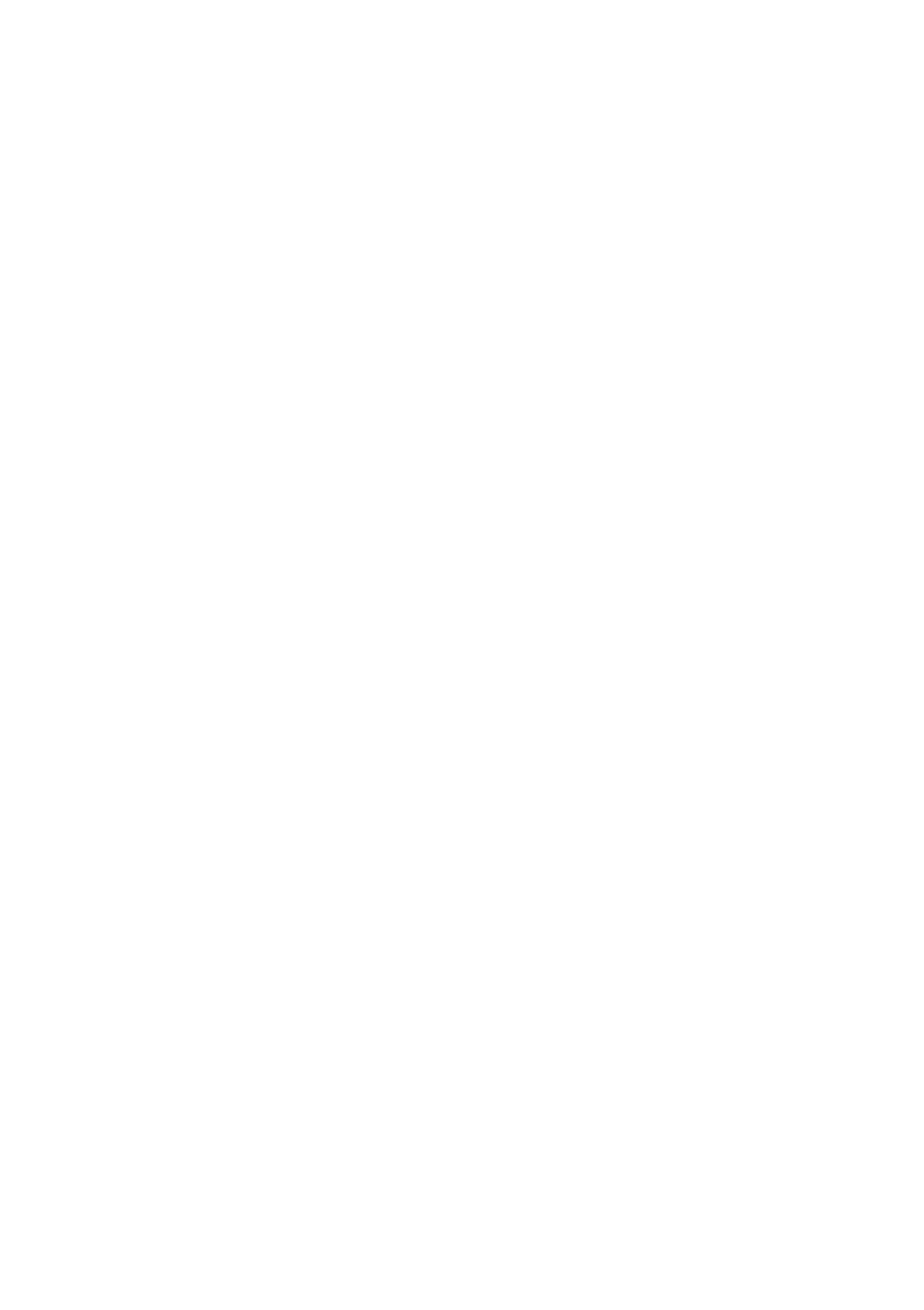# Development Engineering:

## *Empowering the Poor through Sustainable Technology-based Solutions*

By William S. Kisaalita

Cambridge **Scholars** Publishing

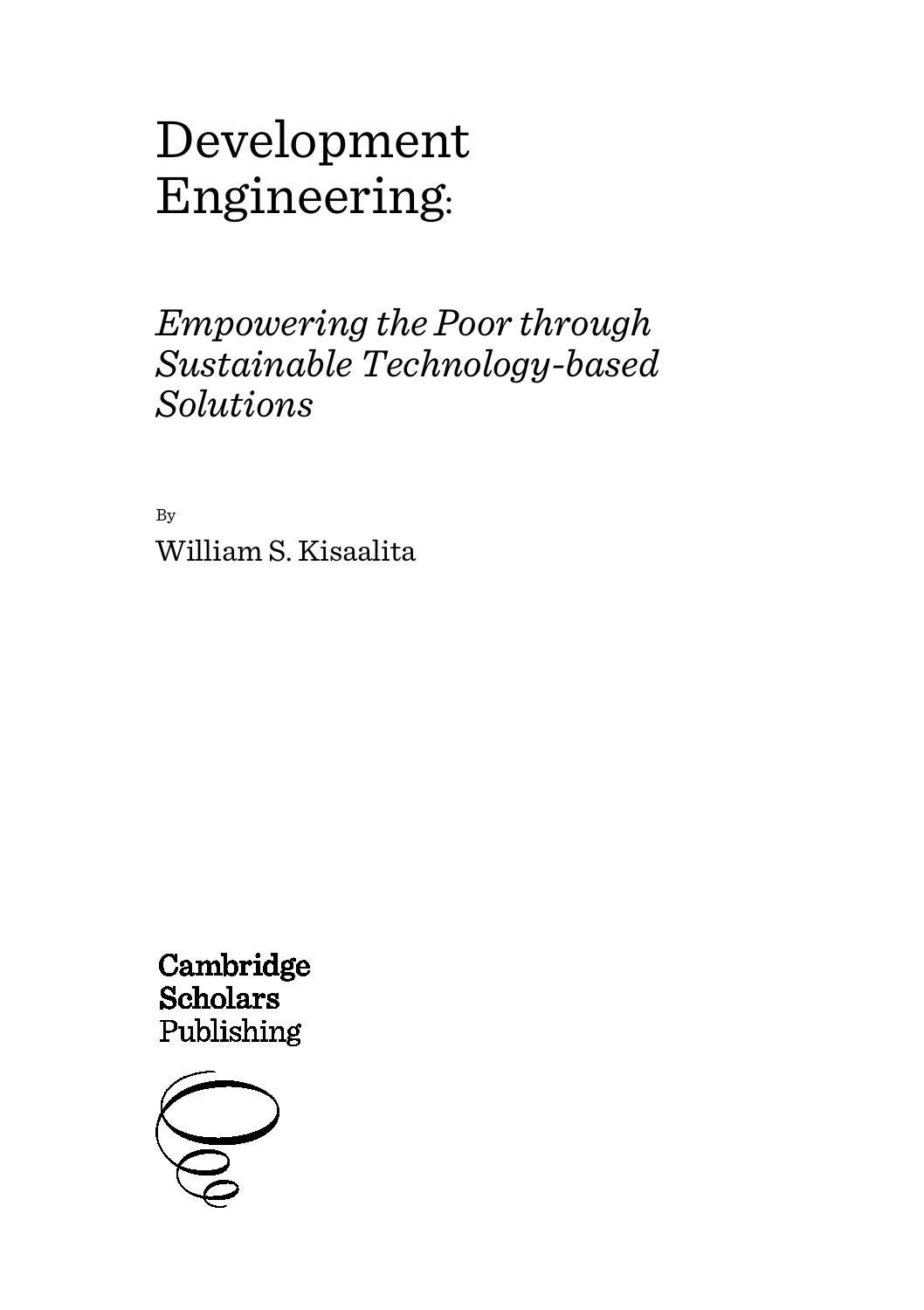By William S. Kisaalita

This book first published 2020

Cambridge Scholars Publishing

Lady Stephenson Library, Newcastle upon Tyne, NE6 2PA, UK

British Library Cataloguing in Publication Data A catalogue record for this book is available from the British Library

Copyright © 2020 by William S. Kisaalita

All rights for this book reserved. No part of this book may be reproduced, stored in a retrieval system, or transmitted, in any form or by any means, electronic, mechanical, photocopying, recording or otherwise, without the prior permission of the copyright owner.

ISBN (10): 1-5275-5537-2 ISBN (13): 978-1-5275-5537-2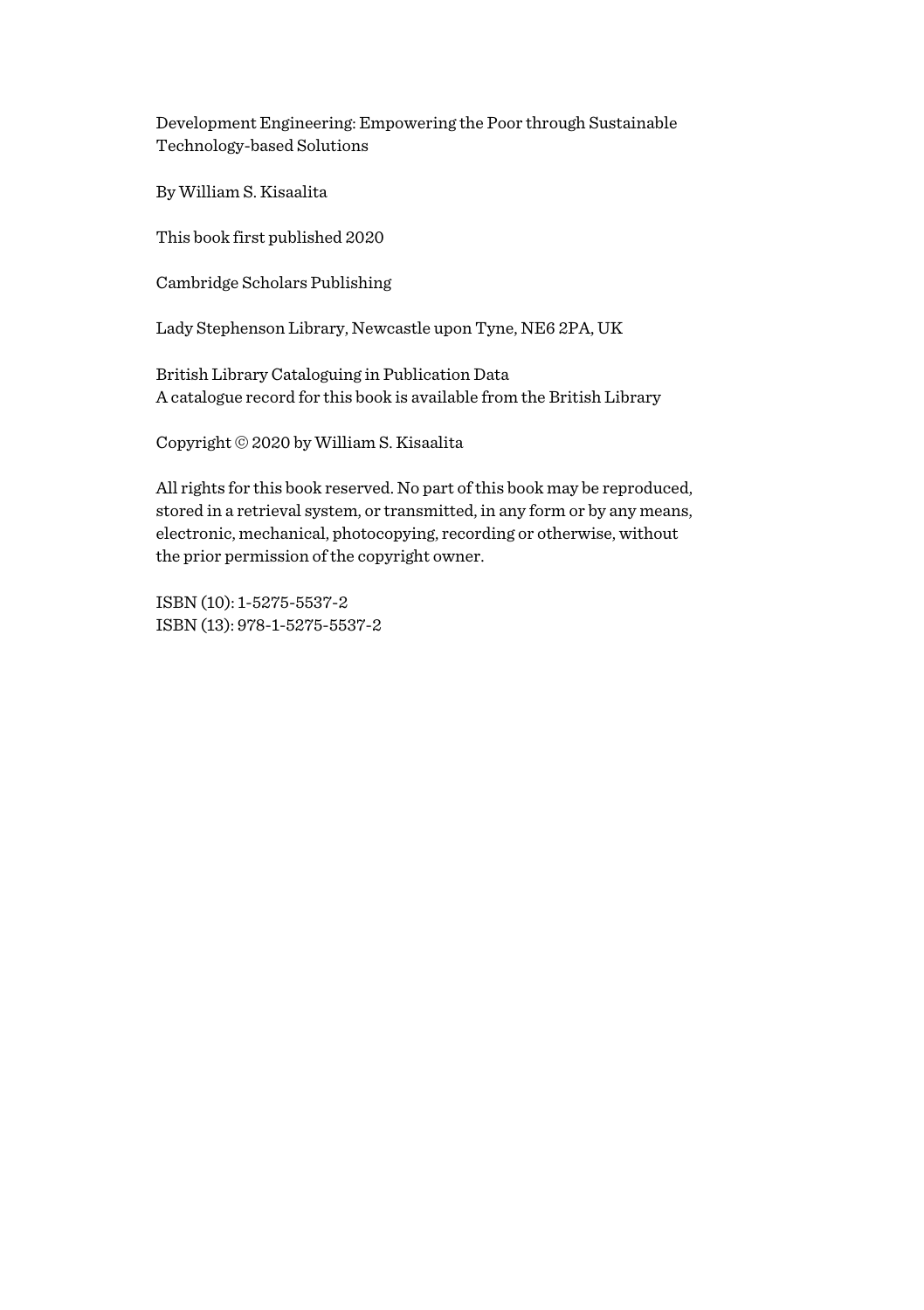Dedicated to my biological and academic families, including the many smallholder farmers that have made our (my students and I) experiences unforgettable.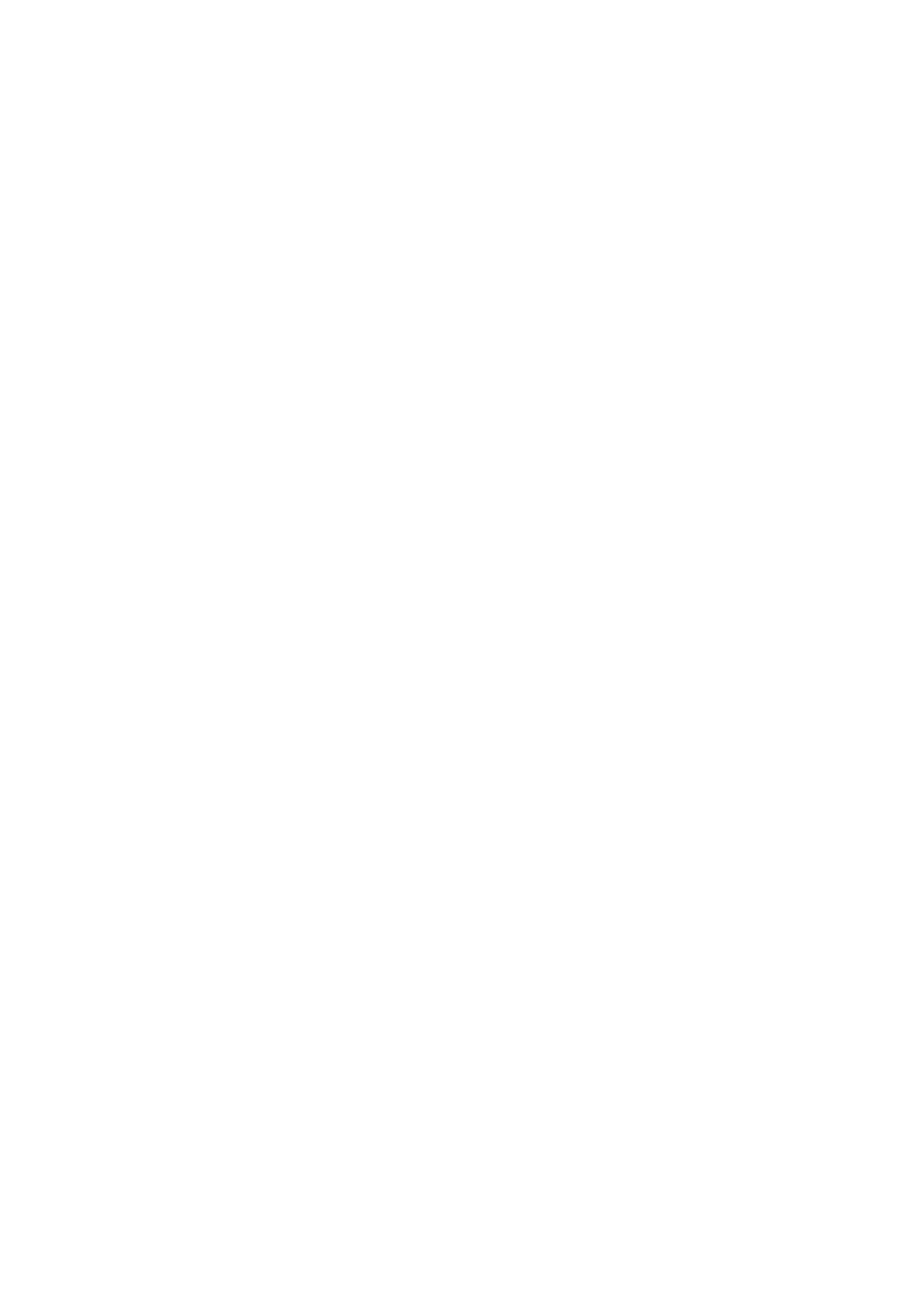## TABLE OF CONTENTS

| <b>Section One</b>   |  |
|----------------------|--|
|                      |  |
|                      |  |
|                      |  |
| <b>Section Two</b>   |  |
|                      |  |
|                      |  |
|                      |  |
| <b>Section Three</b> |  |
|                      |  |
|                      |  |
|                      |  |
|                      |  |
|                      |  |
|                      |  |
|                      |  |
|                      |  |
| Appendices           |  |
|                      |  |
|                      |  |
|                      |  |
|                      |  |
|                      |  |
|                      |  |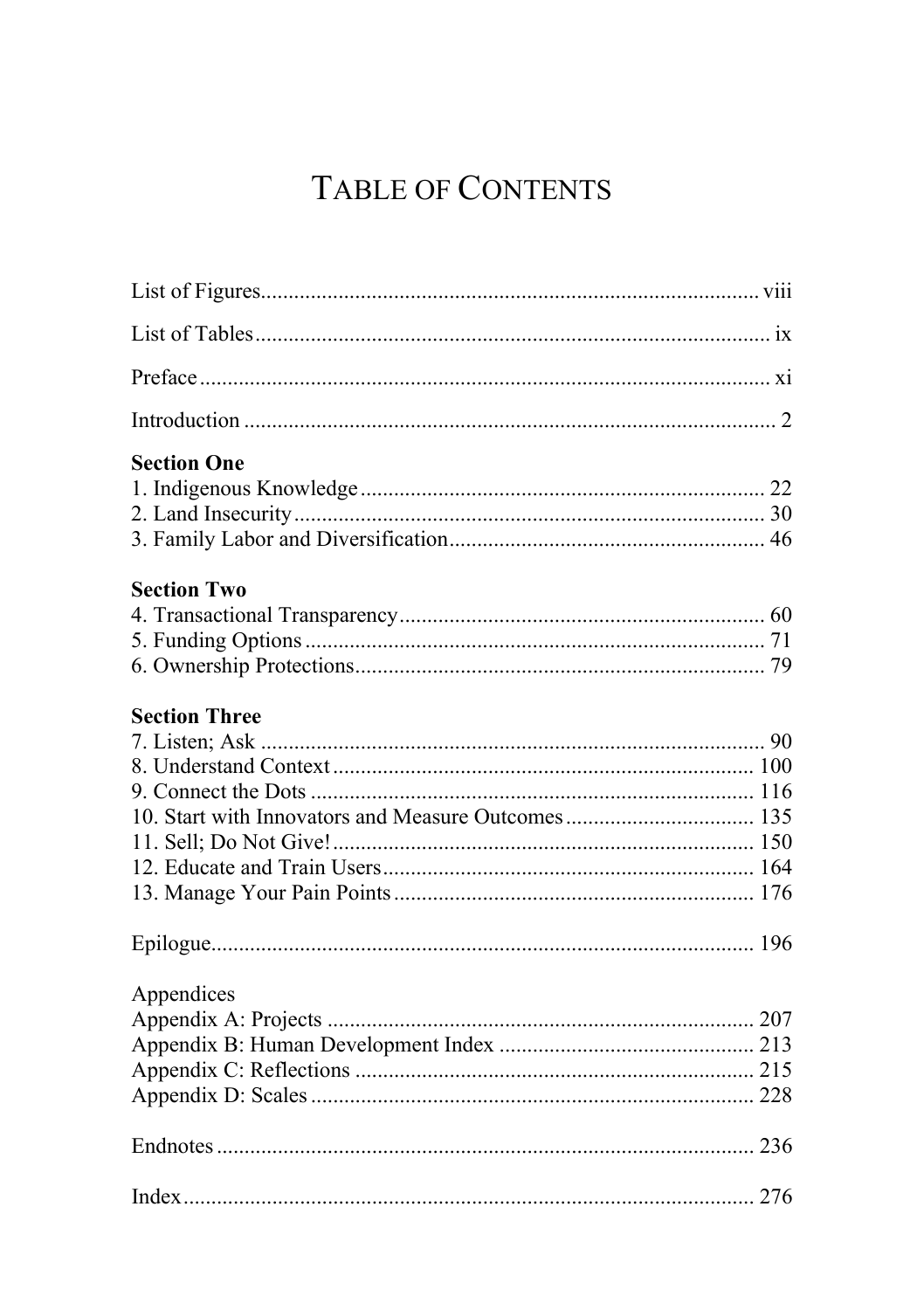## LIST OF ILLUSTRATIONS

FIGURE Introduction.1. The framework for a better understanding of poverty with respect to its causes, resulting behavior among the poor, and interventions

FIGURE Introduction.2. Quadrants of spread of solution/innovation that are developed with the help or use of STEM (science, technology, engineering and mathematics)

FIGURE 4.1. Corruption perception and human development–the higher the corruption index, the cleaner is the country

FIGURE 13.1. Instructions for registering indigenous NGOs (nongovernmental organizations)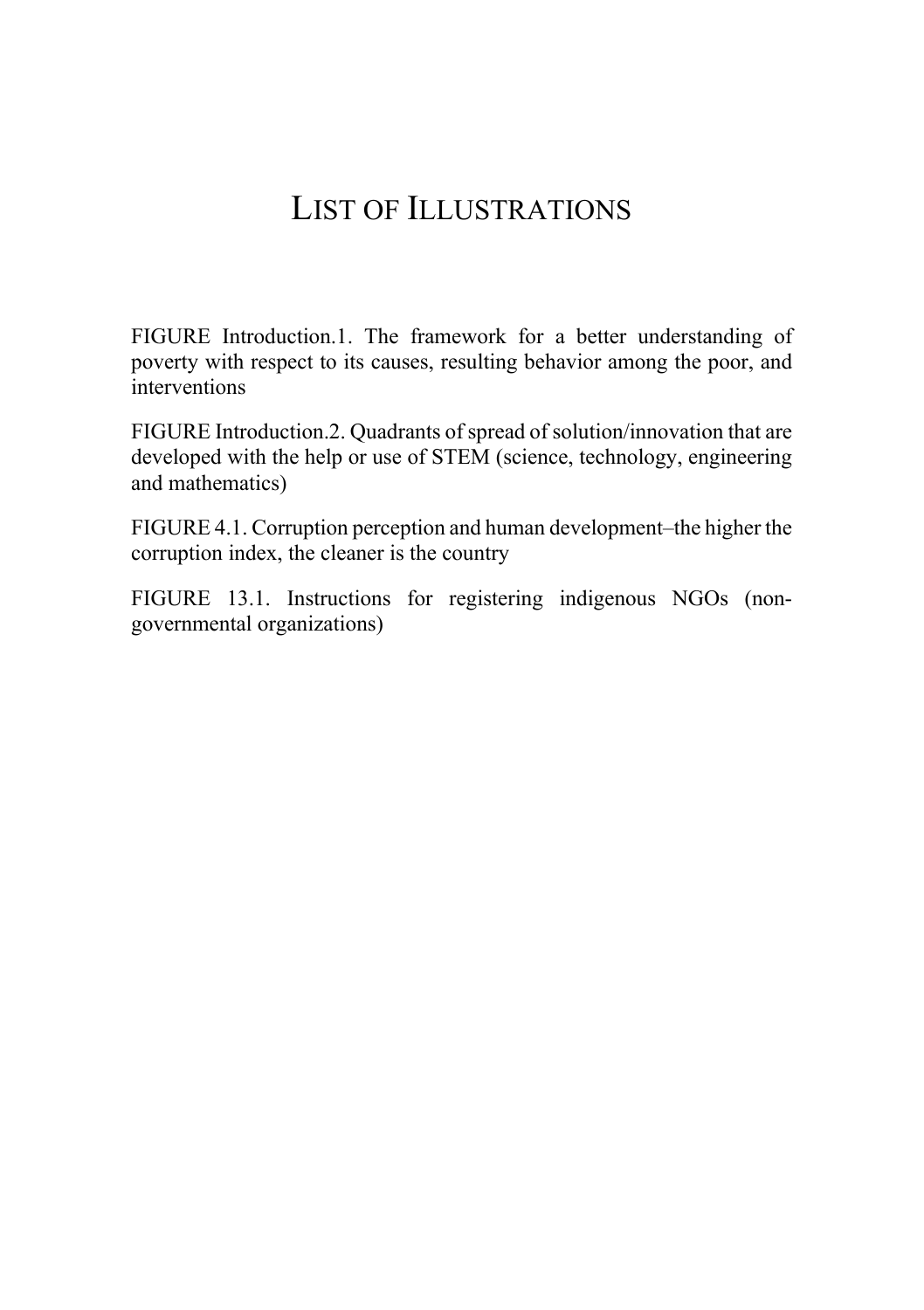## LIST OF TABLES

TABLE 1.1. Illustration of Five Whys Analysis

TABLE 2.1. Reasons for uniform observations across countries in the study of Ethiopia, Ghana, Nigeria, and Zambia

TABLE 7.1. Guide to implementing listening and asking

TABLE 9.1. Maize value chain map

TABLE 9.2. Protein and fat content of some insects in comparison to content in milk, beef, and fish–all values are on a dry weight basis

TABLE 10.1. Comparison of solution-to-innovation and clinical drug development phases

TABLE 10.2. Innovation adopter categorization and characterization

TABLE 11.1. Maximum and minimum prices paid by participants in each featured study

TABLE 12.1. Guiding principles for the development of visuals for communicating information aimed at developing communities

TABLE 12.2. Five-step instructional/training pictogram development process

TABLE 12.3. Illustration of the pictograph development process

TABLE 13.1. Electricity infrastructure problems (2000-2008)

TABLE Epilogue.1. "What you can (or should not) do to end global poverty" seminar topics

TABLE Epilogue.2. Essay/term project assignments

TABLE Appendix A.1. Past and ongoing projects

TABLE Appendix B.1. Comparison of sub-Saharan African countries to the rest of the world with respect to the Human Development Index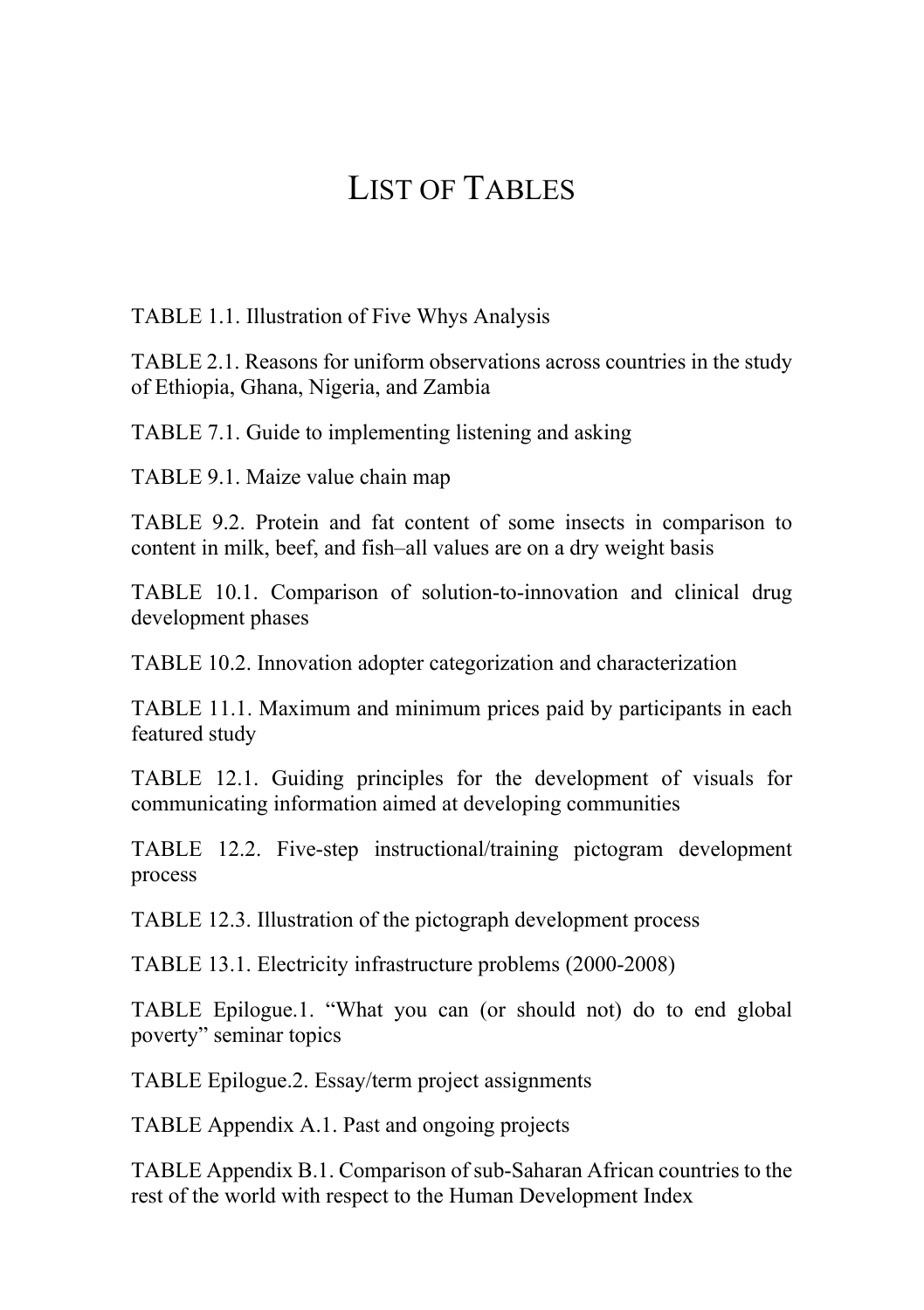## x List of Tables

TABLE Appendix D.1. Inner-other directed social reference scale TABLE Appendix D.2. Interpersonal reactivity index scale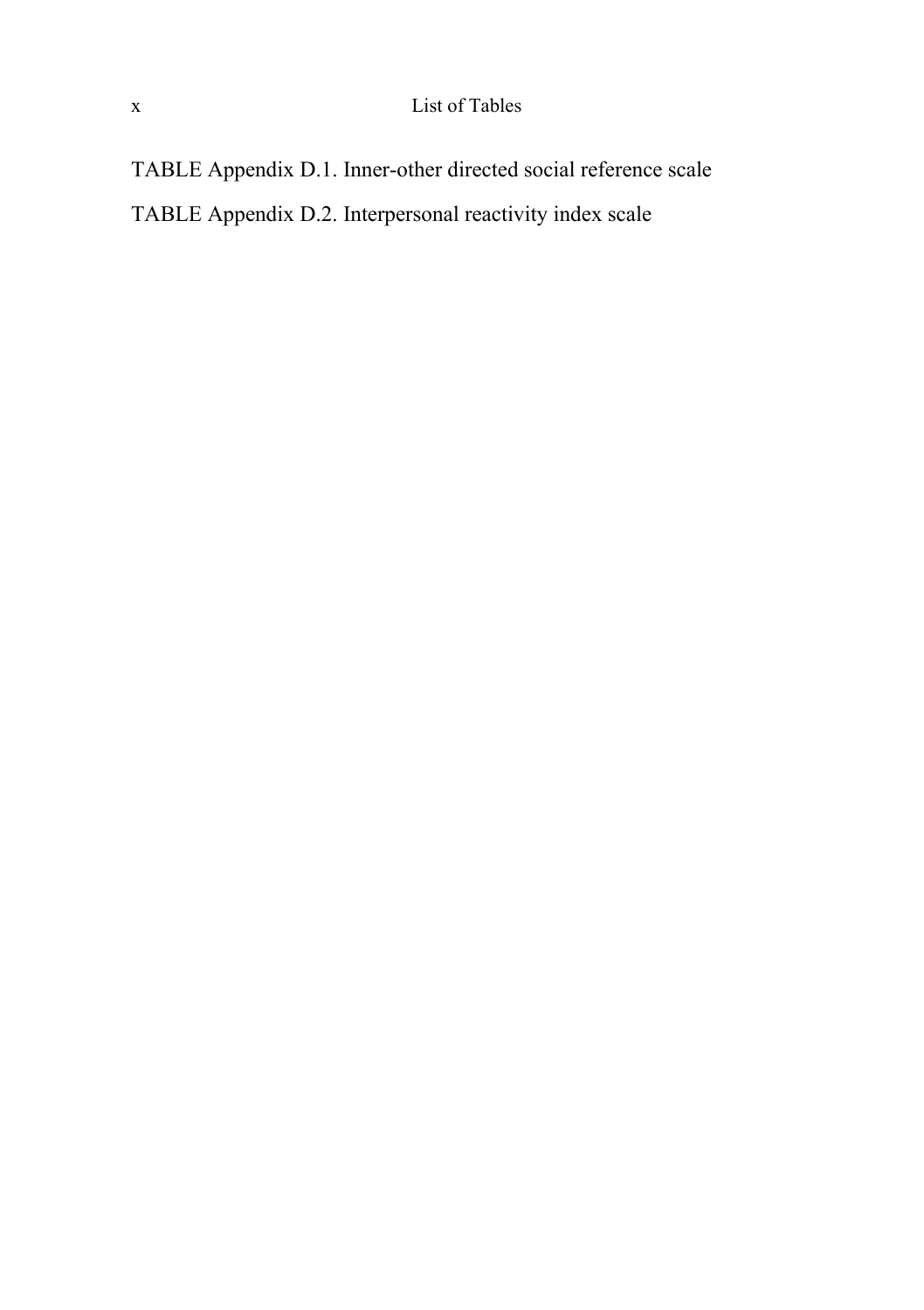## **PREFACE**

Development engineering prepares students and early career professionals in related fields to develop, pilot, and evaluate technological interventions designed to improve human and economic development within complex, low-resource settings. This book shines a fresh light on what you should (or should not) do to come up with life-changing innovations in these settings. The insights I share are from failed and successful projects conducted with cohorts of graduate and undergraduate students over twenty years. I show the key points and engage through stories or cases that take you there by the vivid descriptions of the places and the people involved. The book is not written just for engineers; the material is easily accessible by all.

The book comes in three main sections. The first section is devoted to resilience factors that endow the poor with the capacity to survive, adapt and continue to live, despite their circumstances. The topics include indigenous knowledge, land, family labor, and diversification. The second section is devoted to what to watch out for, especially for an outsider looking in. Topics include transaction transparency or the lack thereof, funding options or the lack thereof, and ownership protections. The last and longest section of seven chapters is choke-full of tools and practical advice; I narrate in a straightforward language. Overall, I believe you will be inspired to think big, think outside the box, think and do, think about others, and most importantly, not be afraid of failure.

I am excited to share my experiences. I hope that after reading this book, you will be thinking night and day about developing solutions to the problems of the poor and taking these solutions all the way to widespread uptake. Most storytellers prefer to tell about other people's failures and not their own. On the contrary, I am comfortable with telling about my failures, because the notion that failure is an integral part of success liberates me.

I could not have produced this book without the students, with whom I have both failed and succeeded. The students have been quick to embrace the tell-all mindset. The other enabling individuals and/or agencies include colleagues at American and International institutions; partnering academic, public and private institutions; funding agencies that have provided the financial support; and last but not least the smallholder farmers, with whom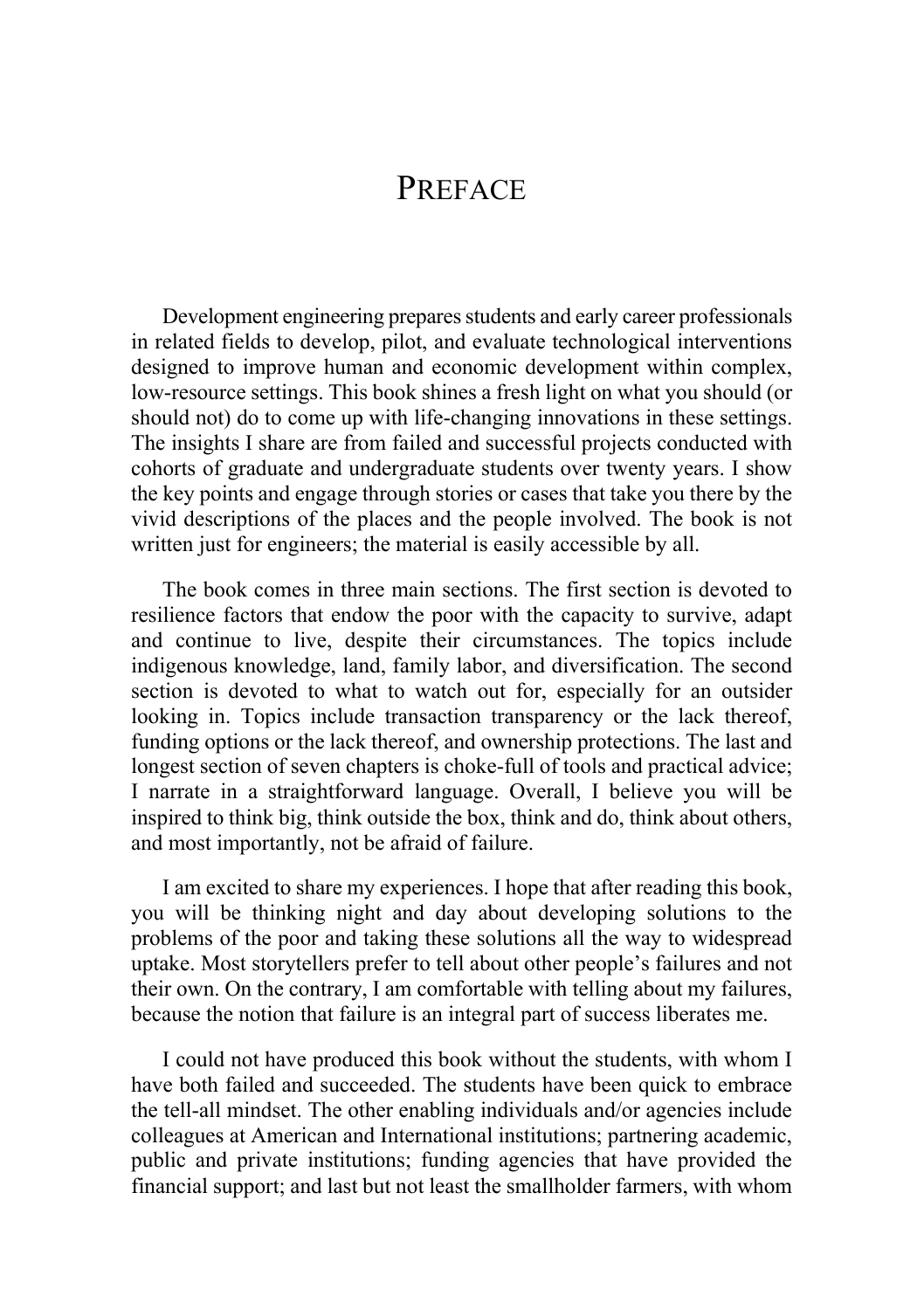### xii Preface

the students and I have worked as equal partners. The lists provided below are as inclusive as memory can serve me. My deepest apologies if I have left anyone out.

The entire list of smallholders is too long to present. I have selected five individuals, whose "innovative" attitude made visualizing the trajectory toward products easier. They fully embraced, as equal partners, the goals of increasing incomes or reducing labor. They are Winnie Busingye, Lydia Jjemba, Agnes Luwesi, Rachel Nsangi, and Willy Yiga.

Students in alphabetical order are: Angela Aralu, Ambrose Ashabahebwa, Bariho Davis Bagamuhunda, Daniel Bennett, Phillip Berryman, Brian Bibens, Brad Boyer, Khushboo Brahmbhatt, Jessica Buday, Ryan Brush, Melissa Bystedt, George Cavendar, Rachel Childers, Cody Crockett, Joshua Brandon Dunn, Jonathan Dunn, Steven Etheridge, William Eubank, William Faircloth, Tony Kasinja, Kevin Flack, Katharine Fletcher, Justin Franklin, David Girmy, Dana Goodman, John Huber, Steven Jay, Daniel Johnson, Jonathan Jones, Phillip Jones, Abia Katimbo, Vans Randell Kinsey, Britt Lacey, Edward Lane, Jeremy Leiter, Josh Lewis, Cissy Lindrio, Kristine Maize, Dana Mugisa, Simon Muwanguzi, Kenneth Ndyabawe, Mia Catharine Morgan, Max Neu, Chinelo Ononye, Joshua Pendergrass, Justin Robinson, Denis Semyalo, Molly Smith, Matt Williams, Edison Sempiira, Meghan Shealy, Innocent Sukuku, Richard Ssonko, Dave Sylvester, Allyson Tippie, Charity Tushemereirwe, Godfrey Wangi, Alex White, Aaron Watwood, Joseph Wasswa, and Patrick Young.

Colleagues in alphabetical order are Dr. Noble Banadda, Dr. Keshav (KC) Das, Dr. David Gattie, Dr. John Boscho Kawongolo, Dr. Ed Kanemasu, Dr. Nickolas Kigundu, Dr. Charles Kwesiga, Dr. Kim Love-Myers, Ms. Victoria Collins McMaken, Dr. Charles Muyanja, Dr. Salimata Pousga, Dr. Salibo Some, and Dr. Brahm Verma. Institutions in alphabetical order are: African Sustainable Development Council ASUDEC (Burkina Faso), Makerere University (Uganda), Moi University (Kenya), National School of Agriculture (Morocco), Selian Agricultural Research Institute (Tanzania), Smallholder Fortunes and Thermogenn (Uganda), Stellenbosch University (South Africa), Uganda Industrial Research Institute (Uganda), and University of Bob Dioulasso (Burkina Faso).

The following funding agencies are greatly acknowledged: Bill and Melinda Gates Foundation (Award #OPP1097463), Engineering Information Foundation (Award #EiF02.05), Environmental Protection Agency (Award #83472501 and Award #83600601), National Science Foundation (Award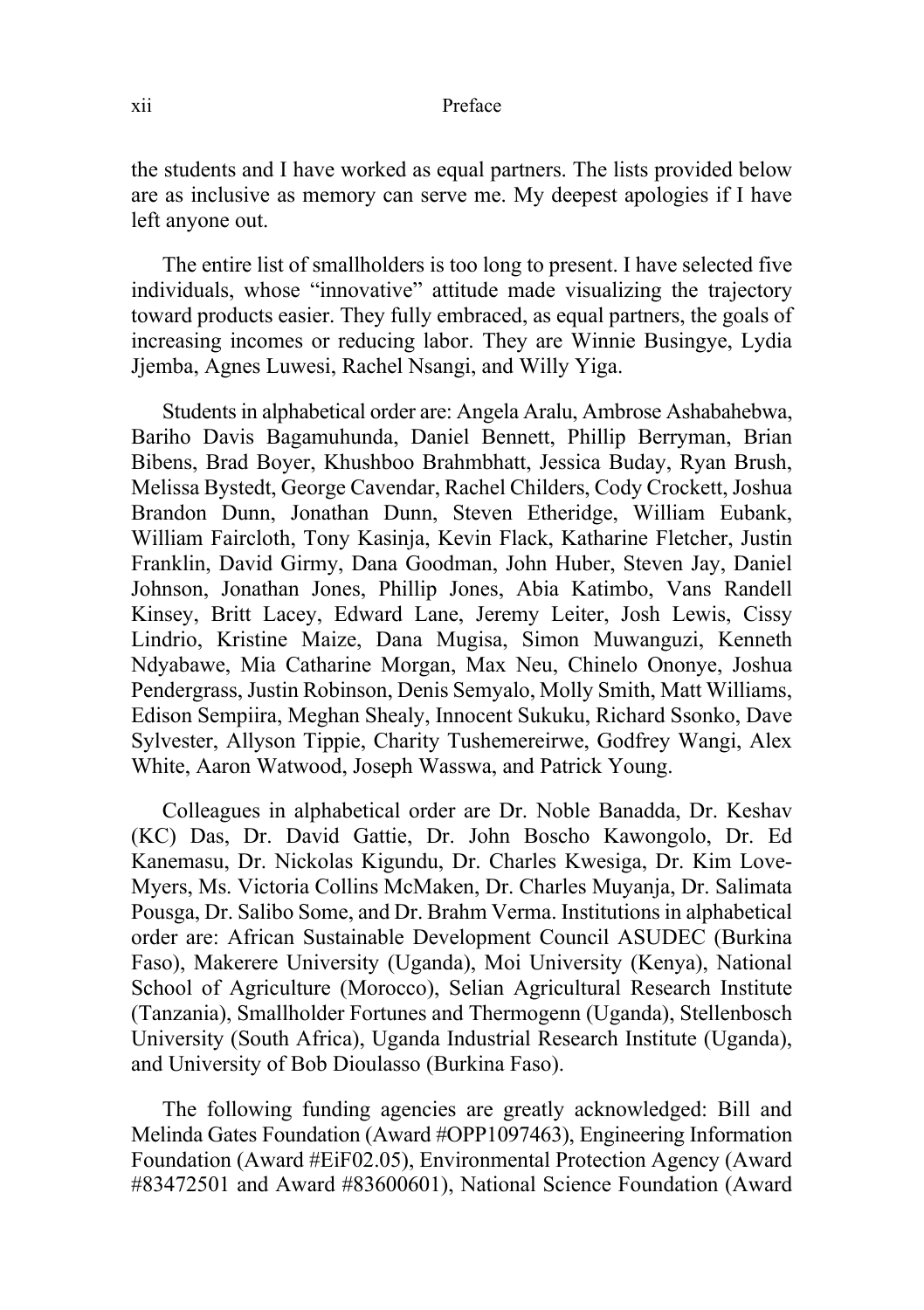#0528062), Rotary Foundation (Rotary Grant for University Teachers), United States Agency for International Development (Awards: #AIDOAAA1300066 and through University of Florida Subcontract #UFDSP00012175), United State Department of Agriculture (Awards: #2002-38411-12132 and #2005- 51160-02277), University of Georgia Office of the Vice President for Public Service and Outreach (IDEAS Grant), and World Bank Development Marketplace Program (Award #DM08 5681).

Last and most importantly, I am deeply indebted to my family, for their unwavering support during the writing of this book. I am grateful for their advice and suggestions.

> William S. Kisaalita Athens, Georgia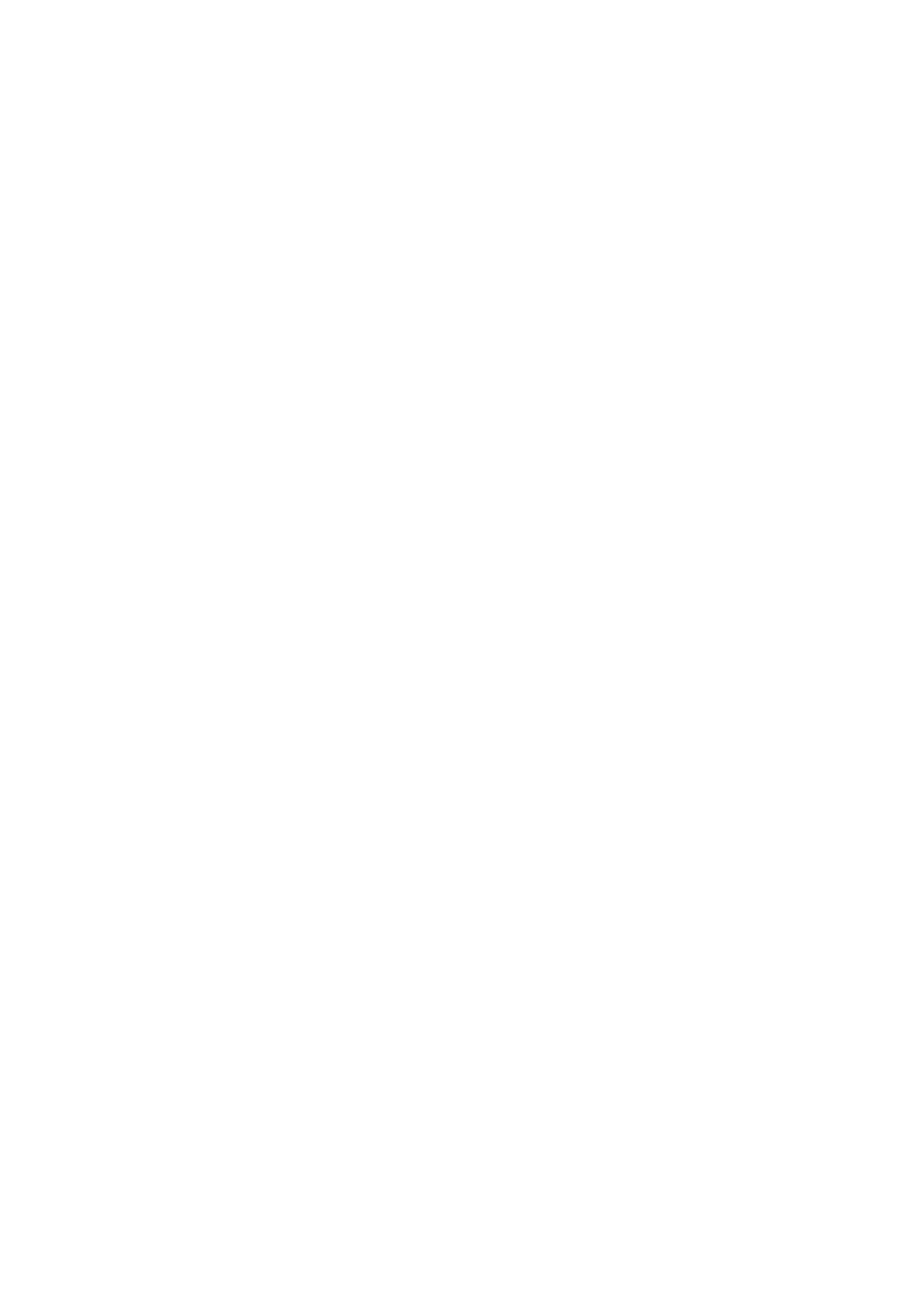## **INTRODUCTION**

*If you think you are too small to be effective, you have never been in bed with a mosquito. – Betty Reese*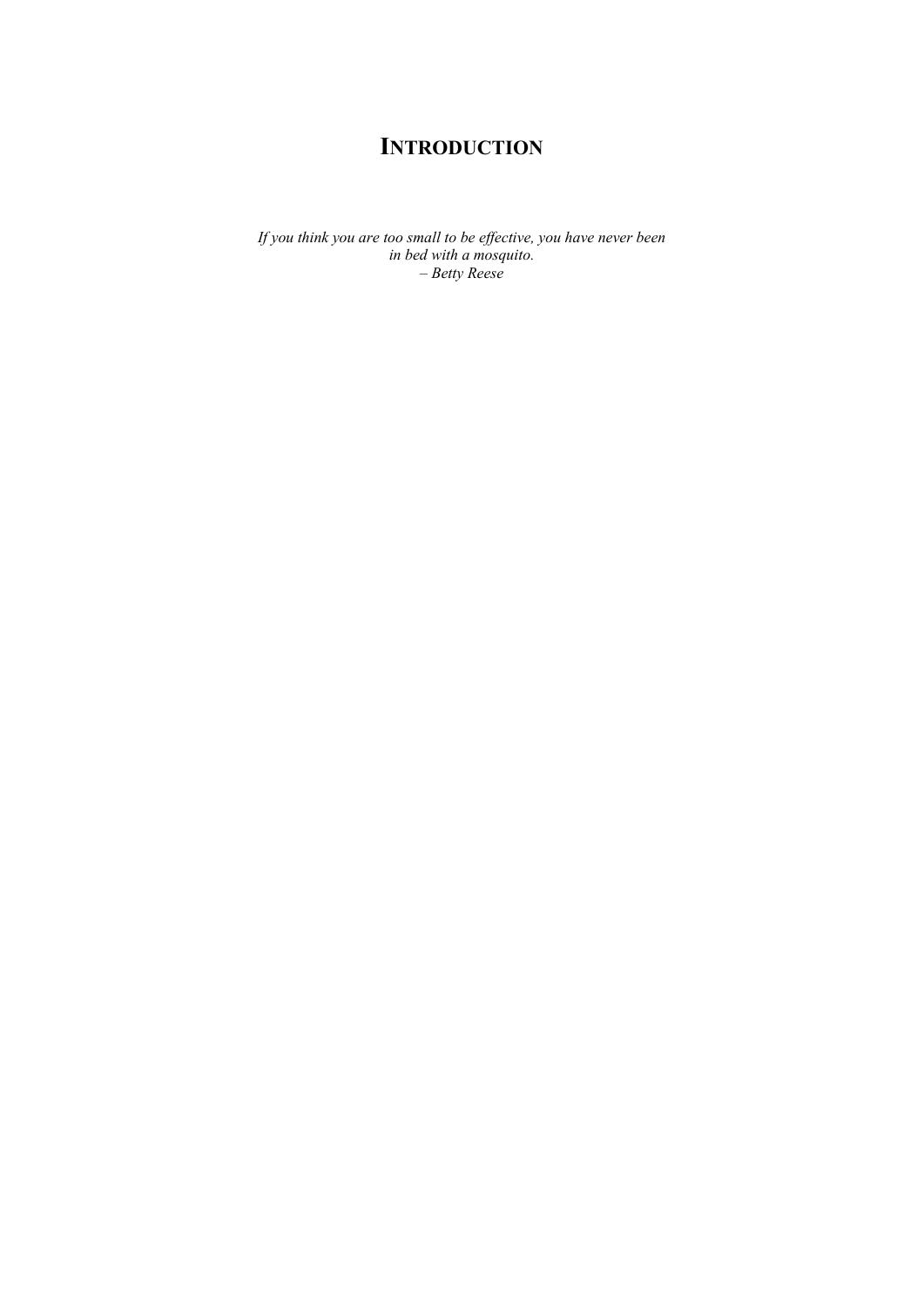## **INTRODUCTION**

**1**

Development engineering at UC Berkeley is implemented as a "designated emphasis"–a campus-wide system that provides doctoral students with certification in specialties outside their home discipline, to be added to their doctorates.

Through coursework, research mentoring, and professional development, the designated emphasis in development engineering prepares students to develop, pilot, and evaluate technological interventions designed to improve human and economic development within complex, low-resource settings.<sup>1</sup>

In my development engineering work at the University of Georgia, I strive for the same outcome, but through undergraduate experiences offered by capstone design-/inquiry-based and graduate research projects. I engage undergraduate and graduate students, in interdisciplinary solution developing teams, to come up with technological interventions to problems in lowresource settings. The students that seek these experiences are highly curious, but often need help to enhance their creativity to turn solutions into innovations. I differentiate a solution from an innovation; a solution becomes an innovation when it reaches widespread use. Widespread use may depend on solution type and/or target market size. This book shortens the time-gap between the development and uptake of the intervention, especially for student solution-developers or innovators to whom the cultural and geopolitical environment settings of the problem-source country or region are new.

 So, what is this book about? "The newly hatched chicks cannot stand. They cannot walk to food and water. They die within their first 24 hours," said Salibo Somé, explaining the PowerPoint slide showing a bright-eyed chick, with a morning-sun-yellow-colored fluffy coat. The chick is lying on its stomach on a black cloth, its legs spread out flat on the cloth at 90 degrees. The legs look like they were just glued onto the side of its body. The next slide shows a crude wooden incubator. Hot gases from a kerosene lantern warm the incubator, in which the chick in the previous slide was hatched. Somé, the Founder and Executive Director of a Burkina Faso-based not-for-profit organization, ASUDEC (Africa's Sustainable Development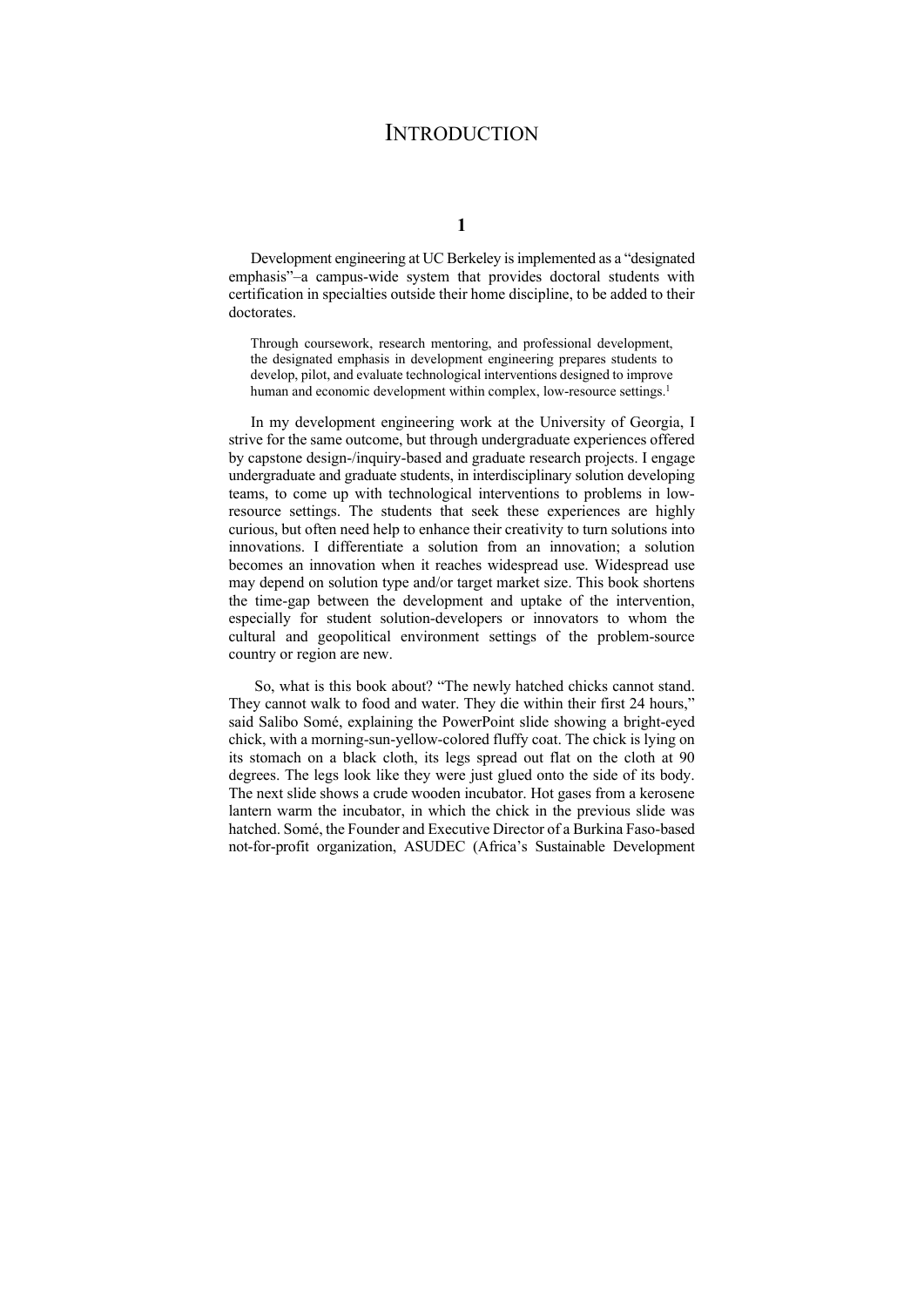Council), was giving an invited talk at my institution. He talked about the development problems in his country and his efforts in the povertyalleviation field. Located in Western Africa, landlocked Burkina Faso ranks the 6th poorest according to the 2014 UNDP Human Development Index, ahead of Burundi, Chad, Eritrea, Central African Republic, and Niger. It has a high population density, sometimes exceeding 48 persons per square kilometer, few natural resources, and fragile soils. Its GDP can be broken down to 31.9%–Agriculture, 22%–Industry, and 46.1%–Services. Over 85% of its 19.19 million people eke out a living from subsistence agriculture and livestock farming (smallholder farmers).2 Most of these people earn less than one purchasing-power-parity (PPP)<sup>3</sup> dollar, per day. PPP\$ are adjusted dollars taking into account the greater purchasing power in other countries.

The locally developed wooden incubator was an attempt to intervene in the problem of local chickens brooding too few eggs at a time. The result of this is a poultry meat production bottleneck among smallholder farmers. Lack of temperature control in the incubators resulted in hatchability rates ranging between 0% and 25%. Additionally, poor temperature control induced leg malformations, resulting in death rates of the hatched chicks as high as 99% in the first 24 hours. A team of four students and I visited Burkina Faso. We interviewed farmers. They complained of difficulties in maintaining a constant temperature and were frustrated by having to wake up at night to tend to the incubator. Additionally, the smoke produced by the lamp irritated the farmers. The cost of kerosene was too high in relation to the low hatching success rate of the incubators. In other words, the activity was not profitable. Because these farmers do not have access to electricity, we built on the crude wooden incubator. We took into account the local knowledge and skills and developed an incubator in collaboration with the farmers. We kept the 100-egg capacity, powered it by a solar panel, and equipped it with a precise temperature control. In this new incubator, chicks hatched and survived well above 85%. The adoption for the incubator was respectable, but it did not reach innovation status.

Working with ASUDEC, we were on our way to improving productivity and speeding up local chicken breeding improvement. ASUDEC provided microloans and training to a few select farmers. These farmers specialized in crossbred egg production using disease resistant local breeds and highly productive European breeds. These farmers provided good quality eggs to a second group of farmers who used the solar incubators to hatch the eggs. The second group of farmers sold their hatched crossbred chicks to a larger group of farmers who raised them for meat sale to consumers mainly in the capital city. The incubator was at the center of this poultry production, or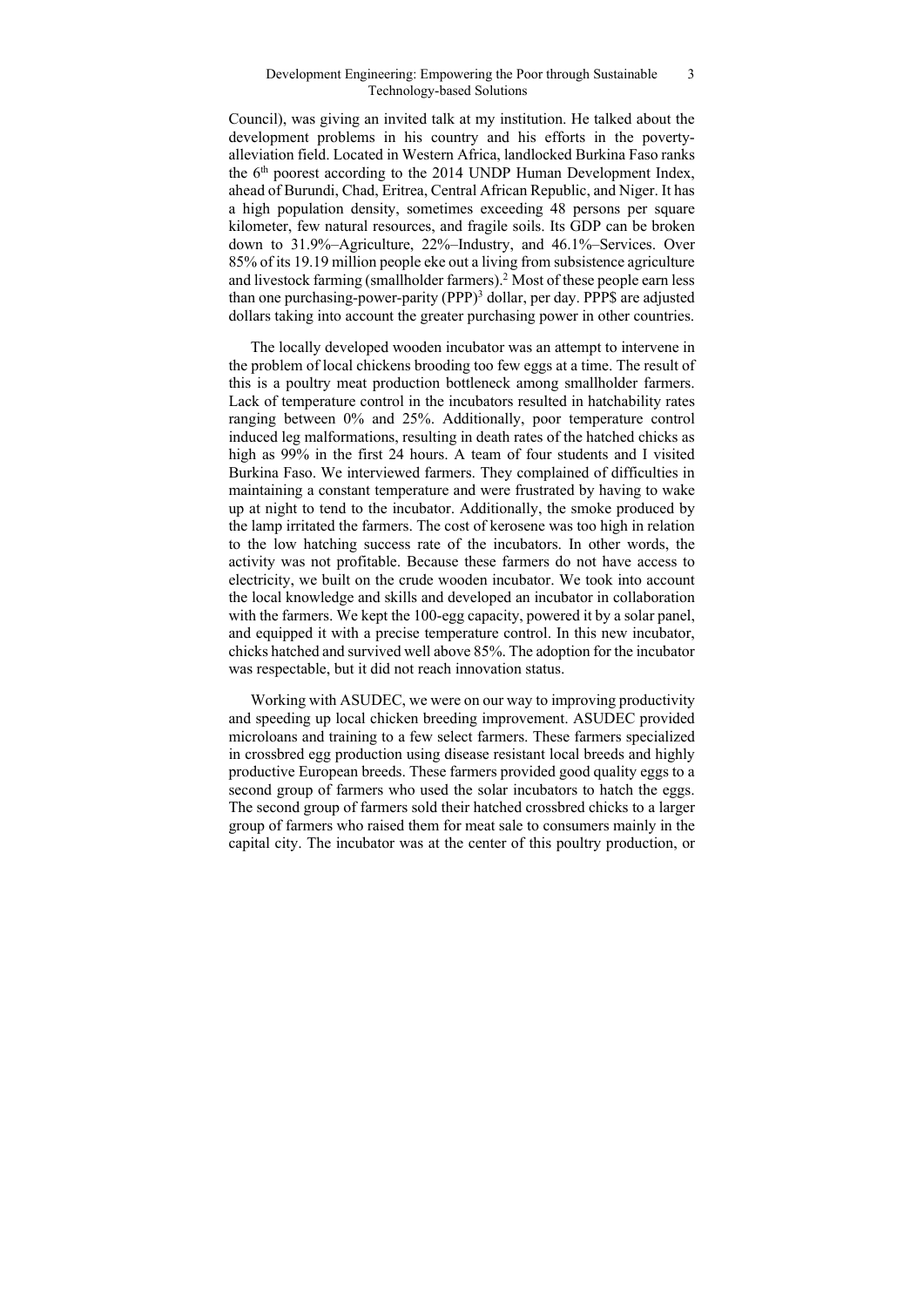### 4 Introduction

value chain. The term, "value chain" can be used to describe a series of activities that create and build value at every step, in this case from the farmer who provides the eggs for hatching to a retailer who sells the mature birds to consumers in the market. Professor Michael E. Porter introduced this concept in his "Competitive Advantage" book.<sup>4</sup> Each farmer at all three steps of the value chain earned an average profit of 174,000 FCFA (\$348) per year, which was more than double the poverty level of \$167 in Burkina Faso. With increased incomes, more farmers' children were going to school and had better access to medicines and nutritious food–indicators of improved household well-being. This story captures the meaning of development engineering at the undergraduate level consistent with the UC Berkeley definition in the first paragraph. We wanted to apply the technology to hatching the more popular guinea fowl eggs, but success was not as easy to achieve. I will continue with this story later in Chapter 10.

The above is just one of the solution development projects that are the inspiration behind this book. A list of the fourteen projects we (my students and I) have worked on is provided in Appendix A. These projects are not a one-summer exercise. They are "long-term." It takes years and strong relationships with local partners to take a project from an idea to an implementation that yields increased incomes among the poor. As shown in Appendix A, projects have been conducted in Burkina Faso, Morocco, South Africa, Tanzania, and Uganda–covering almost all of the ecological sub-regions of Africa.<sup>5</sup> I have worked with a mix of graduate and undergraduate students in these projects whose majors are not restricted to engineering. We have worked with the poor or the users of the solutions as well as their backers. While working, we have stayed overseas for short (two weeks) and long (eight weeks) periods. Given the nature of rural sub-Saharan Africans–typically poor smallholder farmers–we decided that the solution devices or processes we came up with were either to be manually operated or powered by abundantly available renewable energy. This was the first leg in the eventual branding of our development engineering program as "3*p*-Innovations." The *p*s stand for *p*overty-alleviating, *p*rosperity-/wellness-building, and *p*lanet-sustaining. I have used the 3*p*innovation "filters" to choose the projects we pursue. First, the project has to have high promise to provide poverty-alleviation (lifting up those earning \$5 per day or less). Second, the project has to have potential for prosperity- /wellness building (market potential in millions of households to support job creation and healthier lives). Third, the project has to have potential to be planet-sustaining (non-polluting, powered manually or by renewable energy, etc.).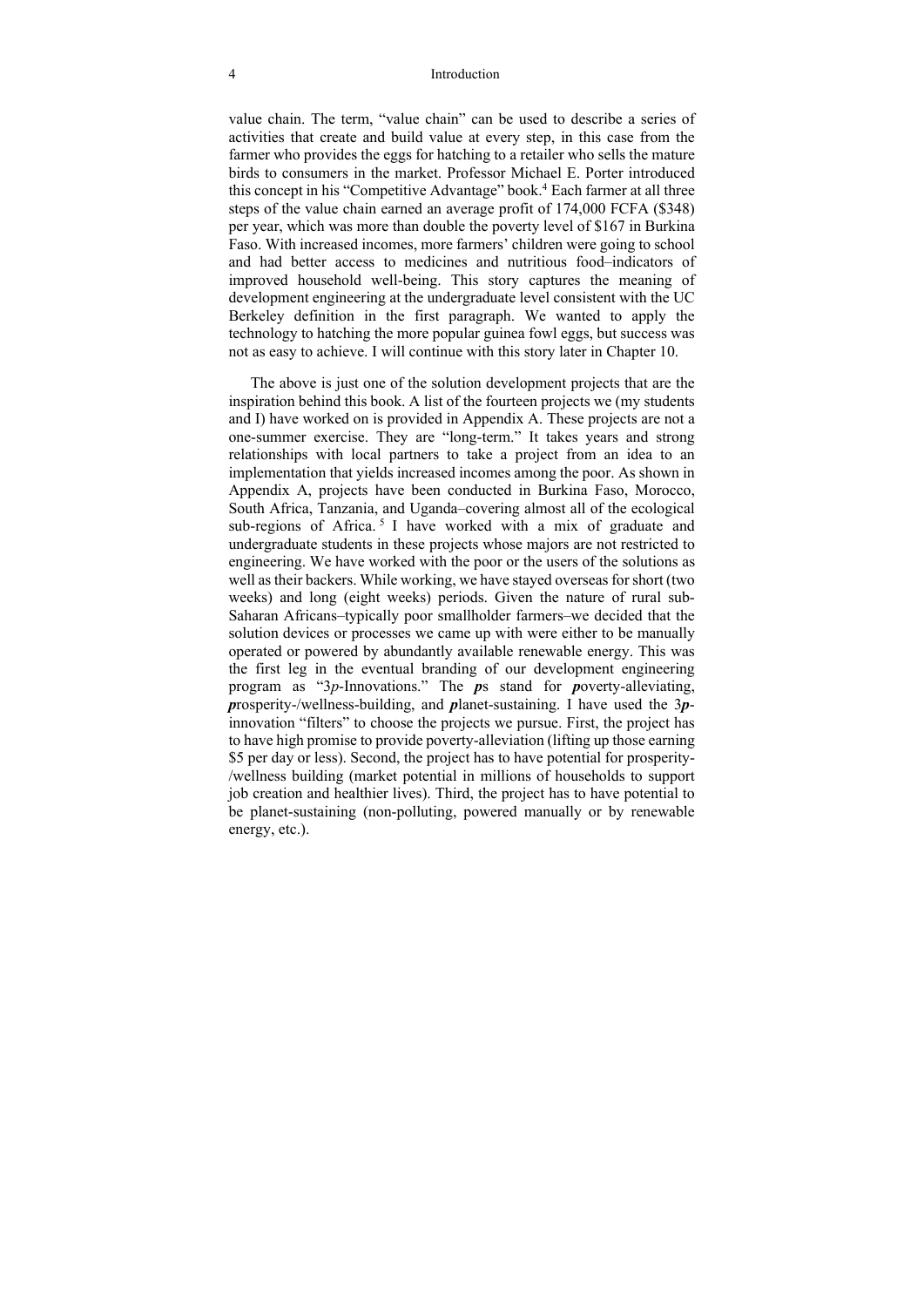Different student teams made and refined devices or processes to improve the productivity of smallholder farmers in rural settings. To provide quality management and reasonable time to project completion, the number of active projects was limited to three. A new project was only adopted after one of the active three was either abandoned or taken on by an independent entity for continued deployment or diffusion. Summer students were employed to make and test the first prototype and the test results provided the basis for refinement by the second team the following year. It was not so easy to find others (e.g., not-for-profit entities or entrepreneurs) in the host country to carry on the work. This was partly because, field research and/or testing (usability studies) was found to be necessary before success in the field was a sure thing. Few wanted to commit the resources needed to get to that point. In response, we expanded the program to include an eight-week summer field research and education component, through which the students worked or researched to move the product further along to make it more attractive for others to adopt for deployment. The main difference between the making or design and the research or education experiences is two-fold: 1) the longer overseas stay (at least eight weeks as opposed to one to two weeks) that allowed deeper involvement as opposed to solution ideas generation, and 2) the product development-oriented inquiry/research focus.

Different student teams came and went, working on the same project to completion. Completion means transitioning from a project to a business. These projects have covered solutions to a wide range of problems. For example, students have worked on solutions at the intersection of agriculture and renewable energy (e.g., the solar incubator for fertilized poultry egg hatching). At the other end, students have worked on low-cost disease diagnoses. Needless to say, we have made missteps from which we have learned lessons of what works well and what does not. The first subthesis of the book is that the most holistically low-cost and high-impact solution to complex global problems like energy insecurity, food insecurity, poor health, or poverty in general, is empowering the poor in these situations to increase their incomes<sup>6</sup> and/or reduce labor. By "increased incomes", I mean any form of noteworthy increase, which may be monetary or in terms of a larger livestock herd or more land. The Burkina Faso solar-powered incubator project demonstrates this through earnings that are more than twice the poverty level.

Most people agree that converting good ideas into practical solutions is one of the weakest links in creating and implementing sustainable solutions in resource-poor settings.<sup>7</sup> The second sub-thesis of the book is that "there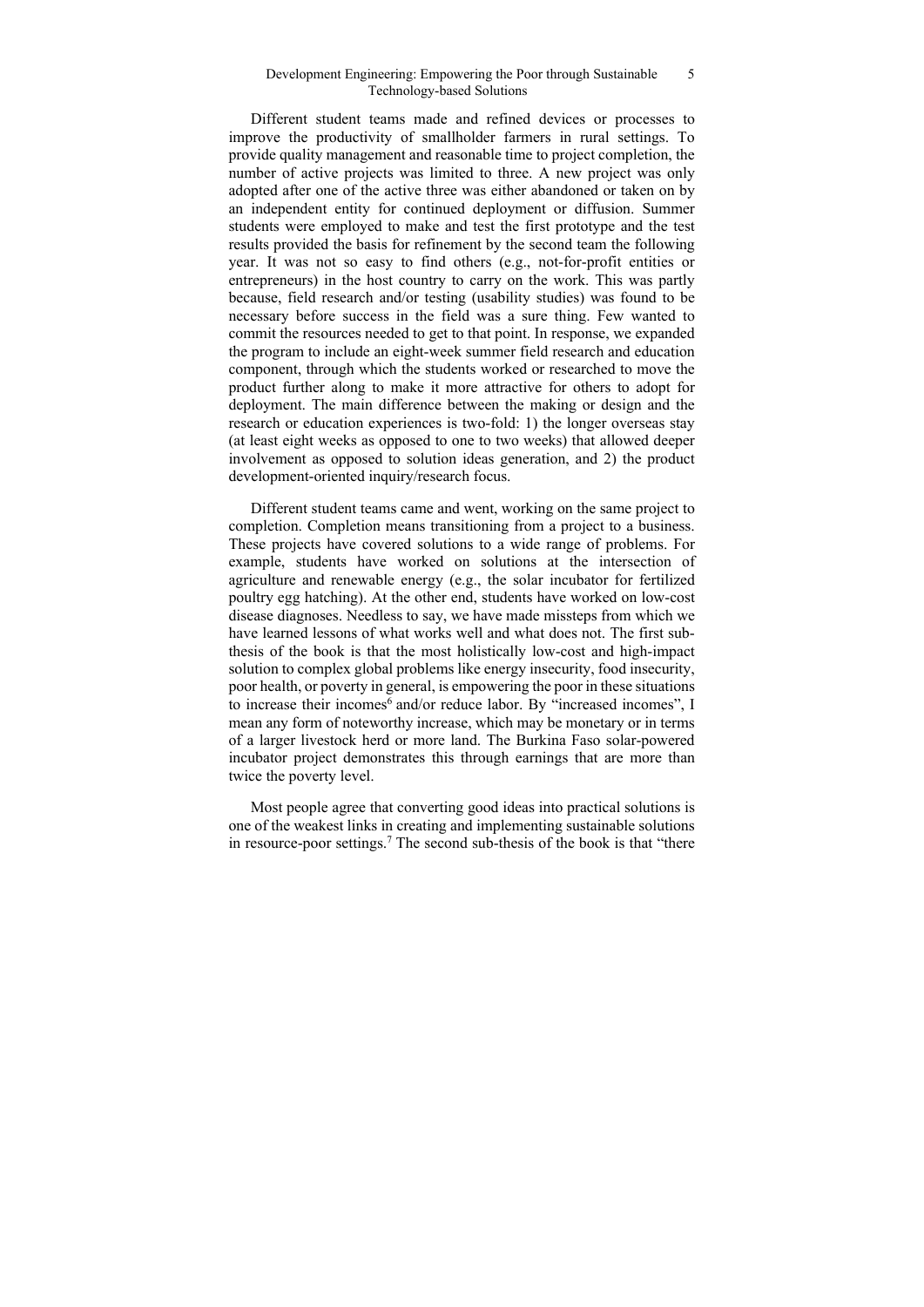### 6 Introduction

is a simple way" to achieve increased incomes. The simple way entails engaging with small projects over an extended period. Using some or all of the lessons shared in this book will lower this difficulty and enhance success. The corpus of this book is therefore about the lessons learned and how we have learned these lessons in the past 20 years. The projects listed in Appendix A have served as an "experimental setting" or "laboratory" from which our understanding has been expanded and it is this understanding that I share in this book. Some of these lessons were instrumental in the implementation of the Burkina Faso incubator project. For example, the interview with the Chief revealed a different project interest, but Somé and the farmers' interests were consistent. To get the Chief's blessing for the project, as desired for the benefit of the farmers, required some persuasion. This persuasion would have been difficult without the strong partnership with ASUDEC. In addition, our "long-term" presence on the ground was very helpful.

The solutions to problems in the projects listed in Appendix A are engineering types. This is by no means a suggestion that the lessons we have learned are not applicable to generating solutions from different majors. Our approach is applicable to problems in fields like public health, nutrition, and you name it. Actually, members of teams working on the problems in Appendix A included students from non-engineering majors like economics, food science and nutrition, and poultry science. Unlike classroom textbook problems, real-life problems do not come labeled with the required majors of the solvers. The effort and mindset that go into field-testing a gheemaking device with a labor-saving goal among women are no different to the effort and mindset that go into a randomized controlled trial of an oral rehydration solution with a diarrhea-based death reduction goal among children. Such a trial passes through our 3*p* filter. Sick children take mothers away from income-generating activities, exasperating the household wellbeing. Thus, healthy children positively influence household incomes. The local manufacturer of the oral rehydration solution creates jobs–prosperitybuilding, and supposedly does so in an environmentally friendly way, by for example, using renewable energy–which is planet-sustaining.

## **2**

Why sub-Saharan Africa? There are two answers to this question. The first is that I was born and raised on a smallholder farm in Uganda, approximately twelve miles from Kampala, the capital. As such, I have a deep cultural and geopolitical connection to Uganda. This connection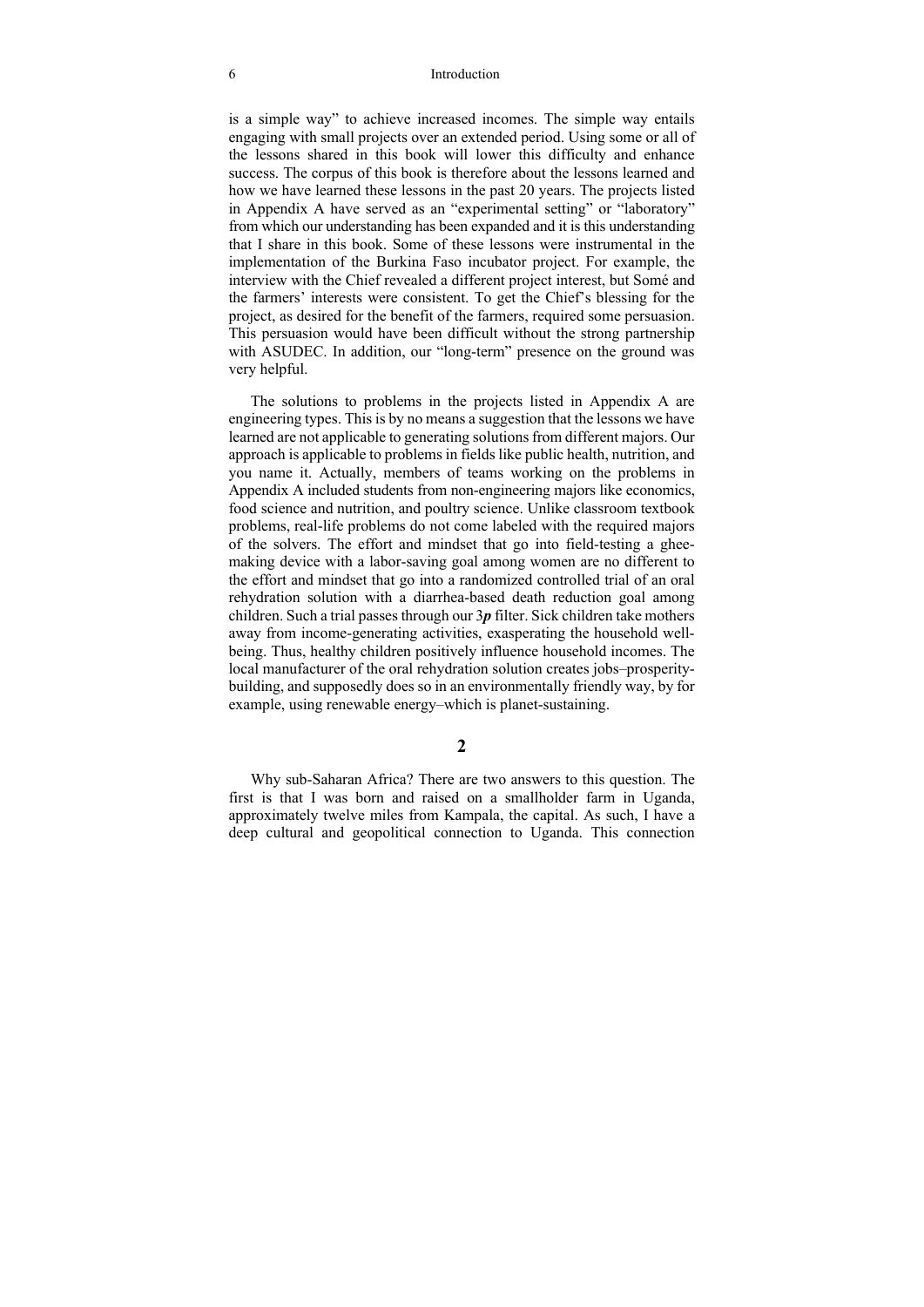extends to the rest of the sub-Saharan African countries. Before I provide the second answer, I need to explain how I ended up as a professor in an American university. Soon after graduating from Makerere University with a mechanical engineering degree, I tried to transition my final year design project solution of a hand-operated cane mill into a business. I collaborated with a fellow graduating student, Isaac Musabe, to make and sell the units to smallholder sugar cane growers. These growers were extracting the juice by mortar-and-pestle methods. They were boiling off the water with firewood and selling the remaining crude bright yellow to dark brown sugarmolasses mix for use in tea, coffee or other cooking. This was in 1978; all the sugar factories were in disrepair due to mismanagement, a result of the expulsion of Ugandan-Asians by Dictator Idi Amin. 8 The main sugar producing factories were under the ownership and operation of prominent Ugandan-Asians before the expulsion. The mortar-and-pestle approach was slow, labor-intensive, and left a lot of sugar-containing juice in the cane fibers. Musabe and I were in business for approximately nine months and our sales were disappointing. We had sold only two units and had run out of money. An opportunity, to go to graduate school at the University of British Columbia, Vancouver, Canada, too good to turn down, came my way; I took it and left the business to Musabe–it did not survive much longer.

After graduating with a PhD in chemical engineering and a stint as a postdoctoral research associate, the political-economic situation in Uganda was such that it was not prudent to return. To wait for a better time to return, I accepted a second postdoctoral position. The project ran out of funds after one year, so I accepted a third postdoctoral position. The situation in Uganda had not improved toward the end of the third postdoctoral position. I decided to throw in the towel and take a more permanent position. After several interviews, I accepted an assistant professor position at the University of Georgia, Athens, to teach and conduct research. The year was 1991. I felt very lucky because soon after accepting the offer, the US economy went into recession and many academic institutions including the University of Georgia put in place hiring freezes to meet their budget deficits.

Soon after arriving in Athens, Georgia, I wanted to direct a development engineering inquiry or research and teaching program, to develop and widely deploy solutions like the hand-operated cane mill to improve the lives of smallholders. I was advised that doing so would be tantamount to committing "academic suicide." Such a program was likely to be frowned upon when it came to promotion and tenure decisions. I needed to develop a research program similar to my postdoctoral research in areas like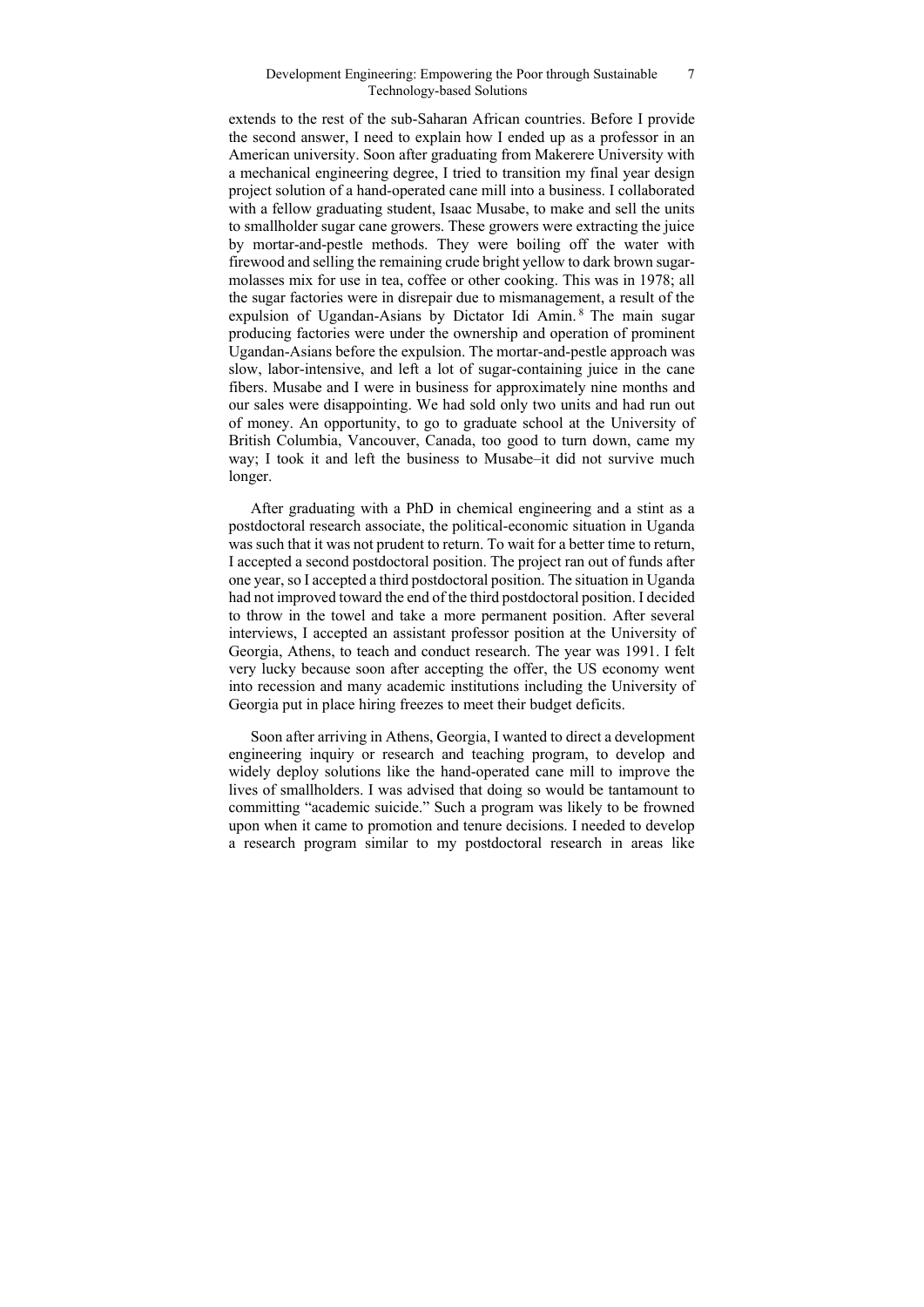### 8 Introduction

biotechnology. I argued with myself that it was possible to do scholarly work in development engineering that would make a difference in the lives of smallholders at respectable scholarship levels. The "no" voice won. I continued with work I had started in my last postdoctoral position in tissue engineering, a branch of bioengineering, leaving my dream research on the back burner. The times have changed. Readers starting their academic careers do not have to grapple with the same question that I did. I know of many role models who developed their development engineering-like programs on day one and they are very successful. Three examples off the top of my head are Amos Winter of MIT, Rebecca Richards-Kortum of Rice University, and Manu Prakash of Stanford University. Winter is most known for developing low-cost all-terrain wheelchairs for the developing world. Richards-Kortum is most known for providing low-cost neonatal technologies for preventing newborn deaths in Africa. Prakash is most known for developing the "Foldscope," an optical microscope costing less than US\$1 for use in the developing world.

I was promoted from Assistant to Associate Professor and granted tenure effective on July 1, 1997. I was ready to develop a teaching/research program toward improving the lives of smallholders. The problem was that, at the time, there was little funding for these kinds of teaching/academic activities, especially targeting the sub-Saharan Africa regions. Approximately one year after promotion, being one of three "internationals" in an engineering department with over 50 faculty, I was asked to co-author a white paper on "globalizing our students." The white paper was to support the engineering departmental review. There was a national debate on the inadequacy or absence of global content in engineering curricula.<sup>9</sup> Writing the white paper created the "ah-ha" moment. I realized that I could find funding to pursue my long-neglected love through "globalizing" students in inquiry- and/or design-based poverty-intervention projects. Funding from sources like the National Science Foundation was limited to undergraduates. The smaller challenge was finding a way to integrate undergraduate and graduate education in this same space, seamlessly. My active, respectable, and fundable program to mentor undergraduates in inquiry-based/designbased/service-based learning was born. I will describe later how I was able to integrate graduate education.

The first project was implemented in 2003. Student teams, mainly seniors, worked on a real-life problem from an African "customer." The students traveled to the location during the spring break, for approximately one to two weeks. They presented solution concepts and appreciated the context of the problem first-hand. When they returned to the US, they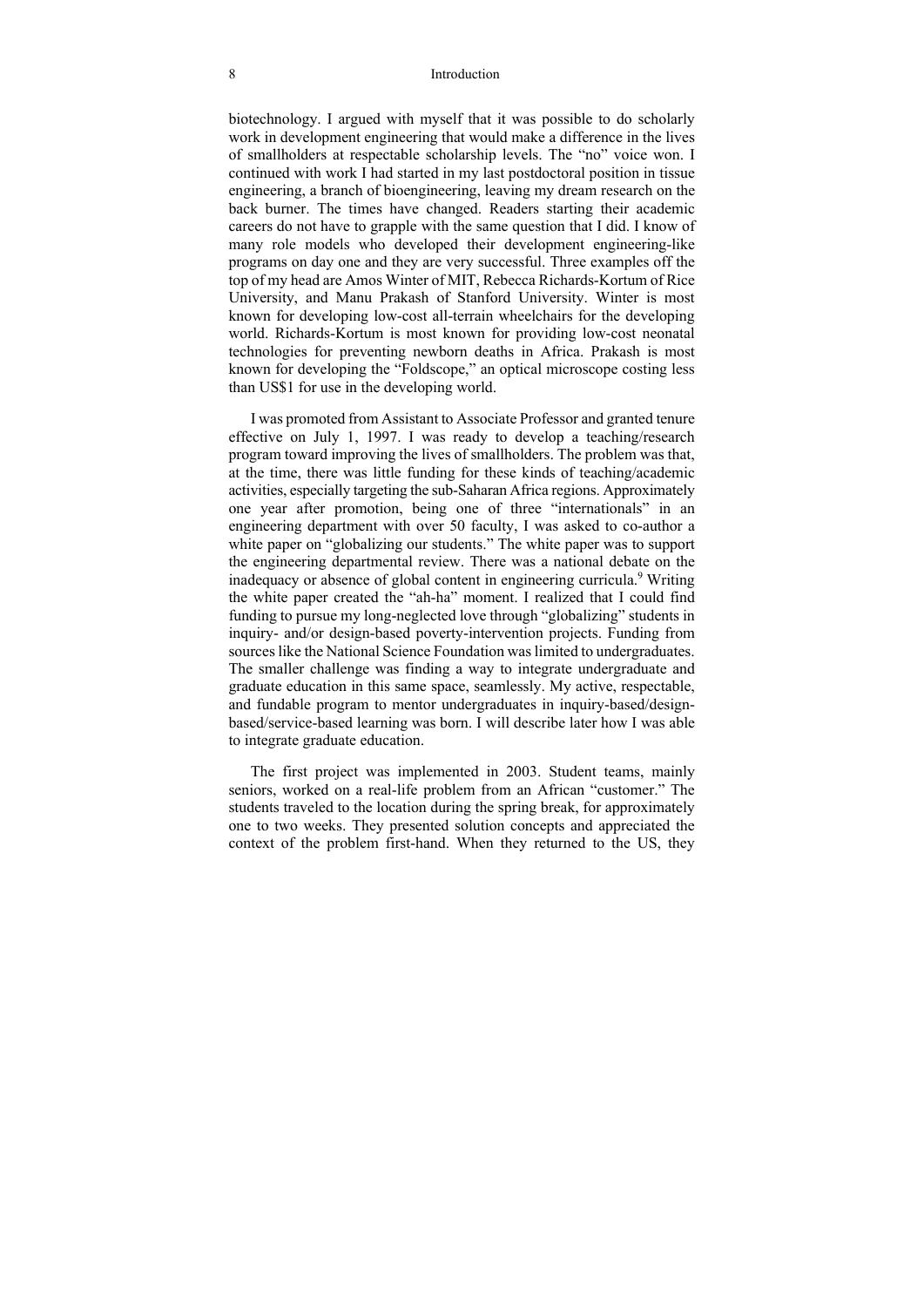completed the analysis for the "best" concept and sent the final report and a taped final presentation to the customer by the end of the semester. I established relationships with local universities in each country in which we worked. For example, I was granted a "visiting" professorship, equivalent to adjunct status, at Makerere University in Uganda that I have renewed every three years ever since. Such appointments provide access to local students to team with my American students to create global problemsolving teams.

The second answer to the "Why-sub-Saharan Africa?" question is that the majority of African countries lag behind the rest of the world in a number of well-recognized measures of human development. Data from the United Nations 2010 Human Development Report<sup>10</sup> in support of this view are summarized in Appendix B. The Human Development Index (HDI) is a statistically generated fractional number between 0 and 1.0 that measures average achievements in a country in three basic areas of human development, including: 1) a long and healthy life, 2) access to knowledge, and 3) a decent standard of living. The HDI is a simple average of normalized indices measuring achievement in each of the areas outlined above. As shown in Appendix B, HDI measures from sub-Saharan African countries for poverty, gross national income per capita, renewable energy use, expenditure on health, education, population growth/projection, and corruption are not distinguishable from those for countries in the lowest HDI group. In other words, sub-Saharan countries are major contributors to the lowest HDI group. What moves me to action is that these sub-Saharan countries exhibit the fastest rate of annual population growth, e.g., 2.7%– Zimbabwe versus 0.7%–USA, suggesting falling further behind down the road, if all of us do nothing now that is different from "business as usual."

Although, the "experimental settings" from which we have learned lessons are found in Africa, I have been surprised at how applicable the lessons are in other developing countries as well as countries with developed economies. The first time I encountered this was after one of my talks. An individual from the audience, working in the US Appalachian Mountains related how our sub-Saharan experiences were similar to her experiences. Perhaps this should not be surprising; researchers have conducted experiments using approaches from the psychology tradition, the results from which are in agreement with the above observation from the Appalachian Mountains researcher. Some of this work was recently summarized in a review article by Johannes Haushofer of the MIT Poverty Action Laboratory and Ernst Fehr of the University of Zurich Department of Economics.11 The hypothesis driving these studies is that poverty has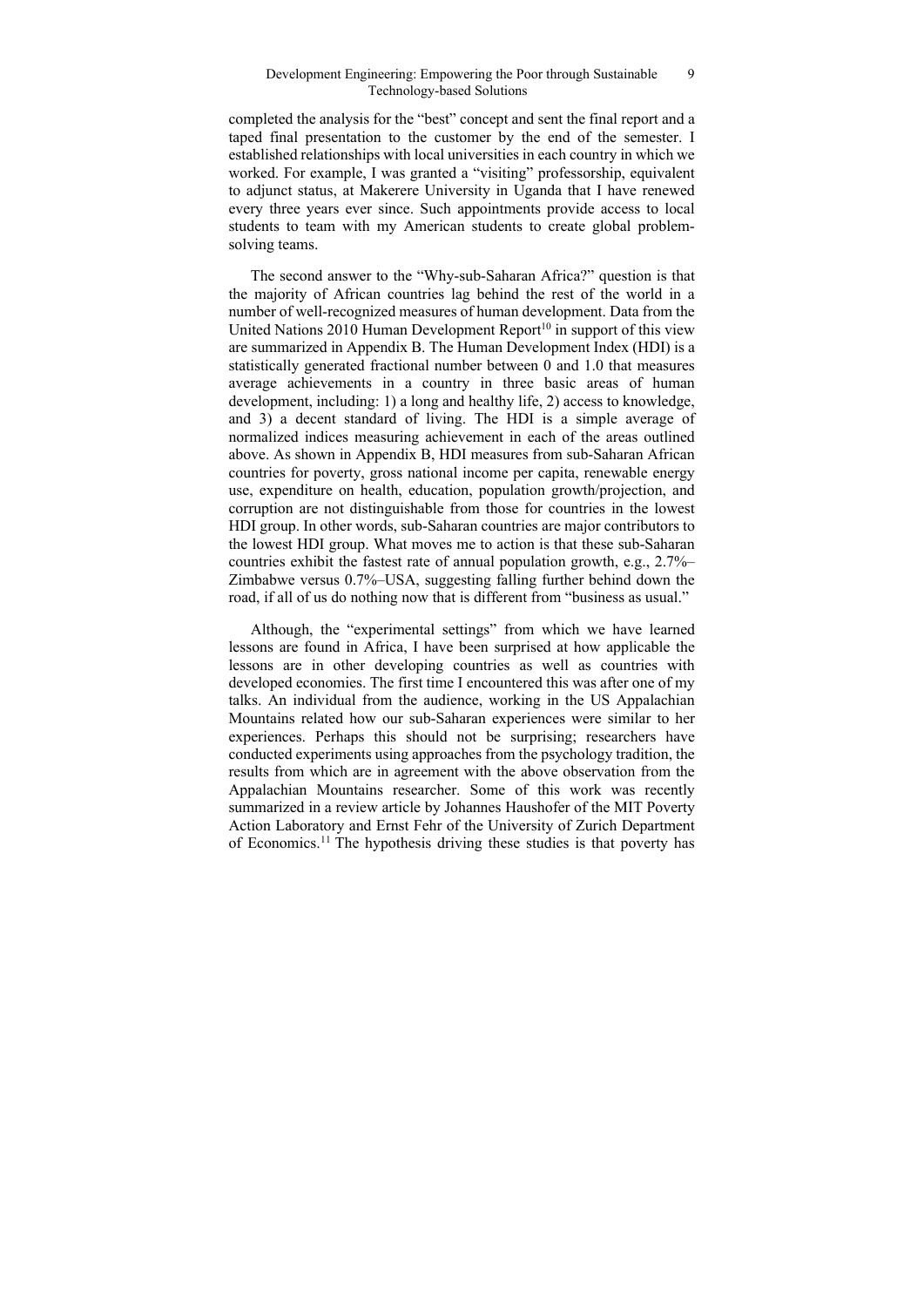psychological consequences that lead to the same behaviors whether the poor are from the Kibera slum of Nairobi or Washington County of the US State of Georgia. As an example, poverty affects what economists call "time discounting". To illustrate the concept, imagine two groups of people, one is made up of the poor and the other is made up of well-to-do types, defined by a relevant measure. If you offer each of these participants \$5 today or \$20 next week or in the near future, a significant number in the poor group will take the \$5 now whereas a significant number in the well-to-do group will choose the \$20 in the future. The money in this experiment can be interchanged with anything of value and this does not affect the results.

### **3**

Approaches to "eradicating poverty" are currently framed by two schools of thought on the opposite ends of the spectrum. The dominant figure on one end of the spectrum is Jeffrey Sachs, $^{12}$  former advisor to the United Nations and former director of the Earth Institute at Columbia University in New York. Sachs' idea is that foreign aid is the key and argues that the reason poverty is still with us is because the rich countries are not committing the billions of dollars required to solve the problem. The dominant figure on the other end of the spectrum is William Easterly<sup>13</sup> of New York University. Easterly's idea is that aid does more harm than good. Easterly argues that the poor will lift themselves out of poverty; their governments just need to create free markets and the right incentives. Both Sachs and Easterly are economists and have published books on their ideas, framing this debate. From Sachs' viewpoint, infusions of massive aid can jumpstart nations or individuals to leap out of poverty and self-sustainably thrive thereafter. Sachs' Millennium Villages Project,<sup>14</sup> where the whole village is provided with most needs, ranging from fertilizers to medical services, free of charge, is consistent with this thinking. Sachs' critics raise the question, if this thinking is on the right track, why does data on many countries show that those that receive more aid do not grow faster than their counterparts that receive less aid. Easterly's viewpoint has been interpreted as an assertion that there is no such thing as a poverty trap from which the poor can be freed by aid. Easterly's critics point to the existence of poverty traps demonstrated by instances where individuals with potential to thrive, do so when they are lifted by a "helping hand" in any form, such as school fee donations for children.

As an engineer and a scientist, I have reflected on Sachs' and Easterly's viewpoints with the goal of finding a space where I am most comfortable.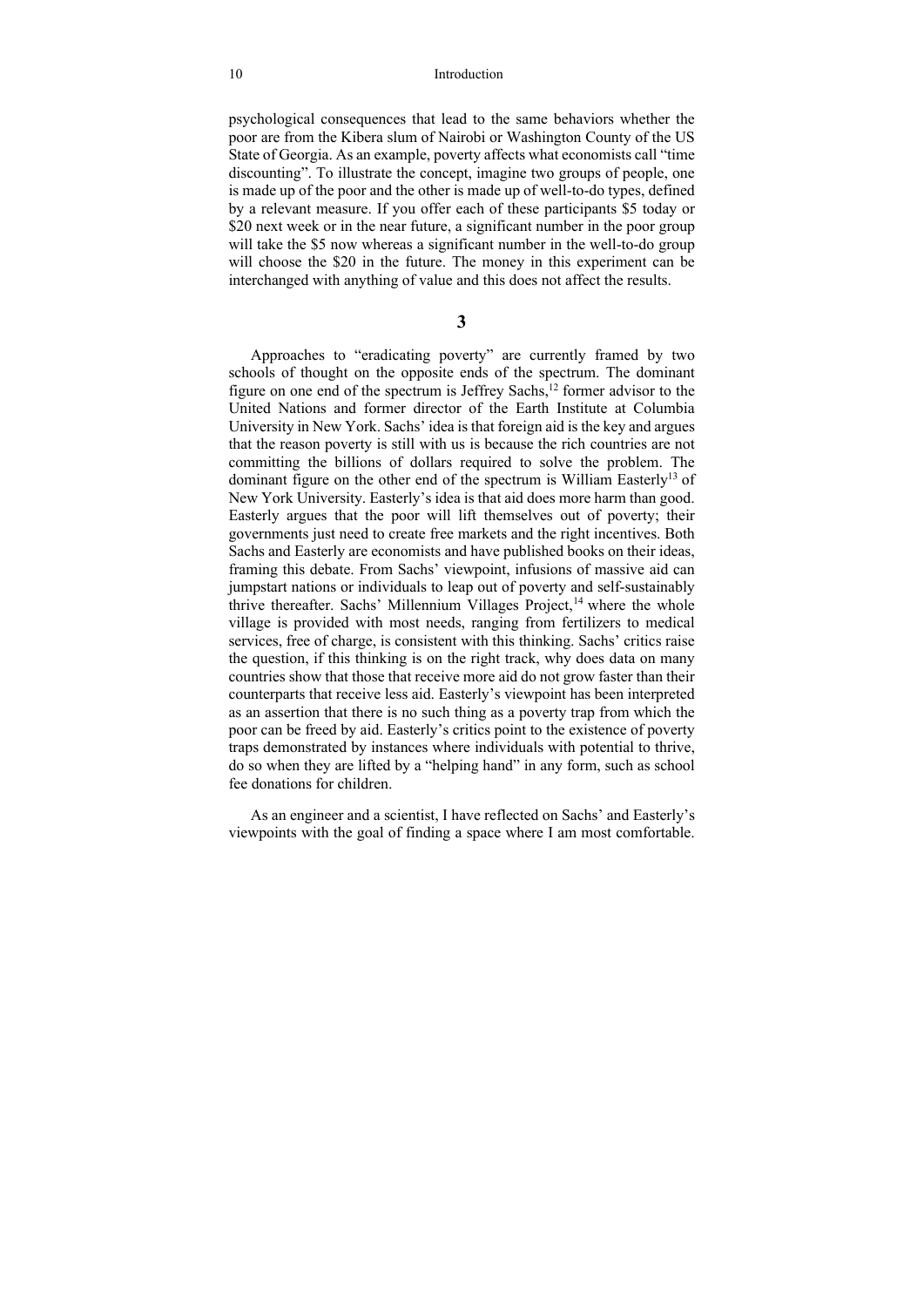It is difficult for me to say who is right or wrong or under what circumstances one is more right or more wrong than the other. In my training as a scientist, I solve problems by first establishing a hypothesis that clearly provides the dependent and independent variables, that is defensible, and that is testable. My training as an engineer emphasizes the translation of what is learned from testing the hypothesis into a public good, which may be a product or a process that adds value. When I hear a problem like chicks that could not stand, the question that comes to mind is how can we solve it? The Sachs-Easterly debate seems to be 30,000 feet above where I am. Yet it is relevant because how we as a society determine principles that govern how resources are distributed and utilized at 30,000 feet, affects how poverty-alleviation is implemented at hundreds to thousands of feet above sea level (e.g., 3,000), where the smallholders are.

To help find my space, at a much lower elevation, I developed two constructs or frameworks. In the first framework (Figure I.1), the state of poverty is a consequence of genetic and environmental factors. Examples of environmental factors are unfavorable climate/soils, or government policies. An example of genetic factors is a community with a lower resistance to an environmental problem like a drinking-water contaminant. The state of poverty can be visualized or measured in different ways, the simplest of which is household daily income. For example, all households earning less than PPP US\$1.25 per day can be designated as being extremely poor. The causal effect of poverty has been studied. Alleviation studies have reported positive effects on psychological well-being or stress and related measures such as certain mental disorders, unhappiness and anxiety.<sup>15</sup> There are well-established procedures to measure such disorders. For example, stress can be measured by levels of the saliva stress hormone, cortisol, and unhappiness can be measured with the General Well-Being Schedule.<sup>16</sup> Therefore, in Figure I.1, an increase in poverty leads to a negative affect and stress (inside circles) and a decrease in poverty via impactful interventions has the opposite effect, decreasing the overall large outer circle. The feedback loop (perpetuating and prolonging the escape from poverty) has been hypothesized to be due to the effect of negative affect and stress on risk-taking and time discounting. Studies designed from psychology research traditions have shown that fear and stress cause higher levels of risk-aversion<sup>17</sup> and the poor easily forego higher future gain for a low present gain (shortsightedness) or more specifically, an increase in time discounting. These behaviors can be measured with well-established instruments, like the Improved Measure of Risk Aversion.<sup>18</sup>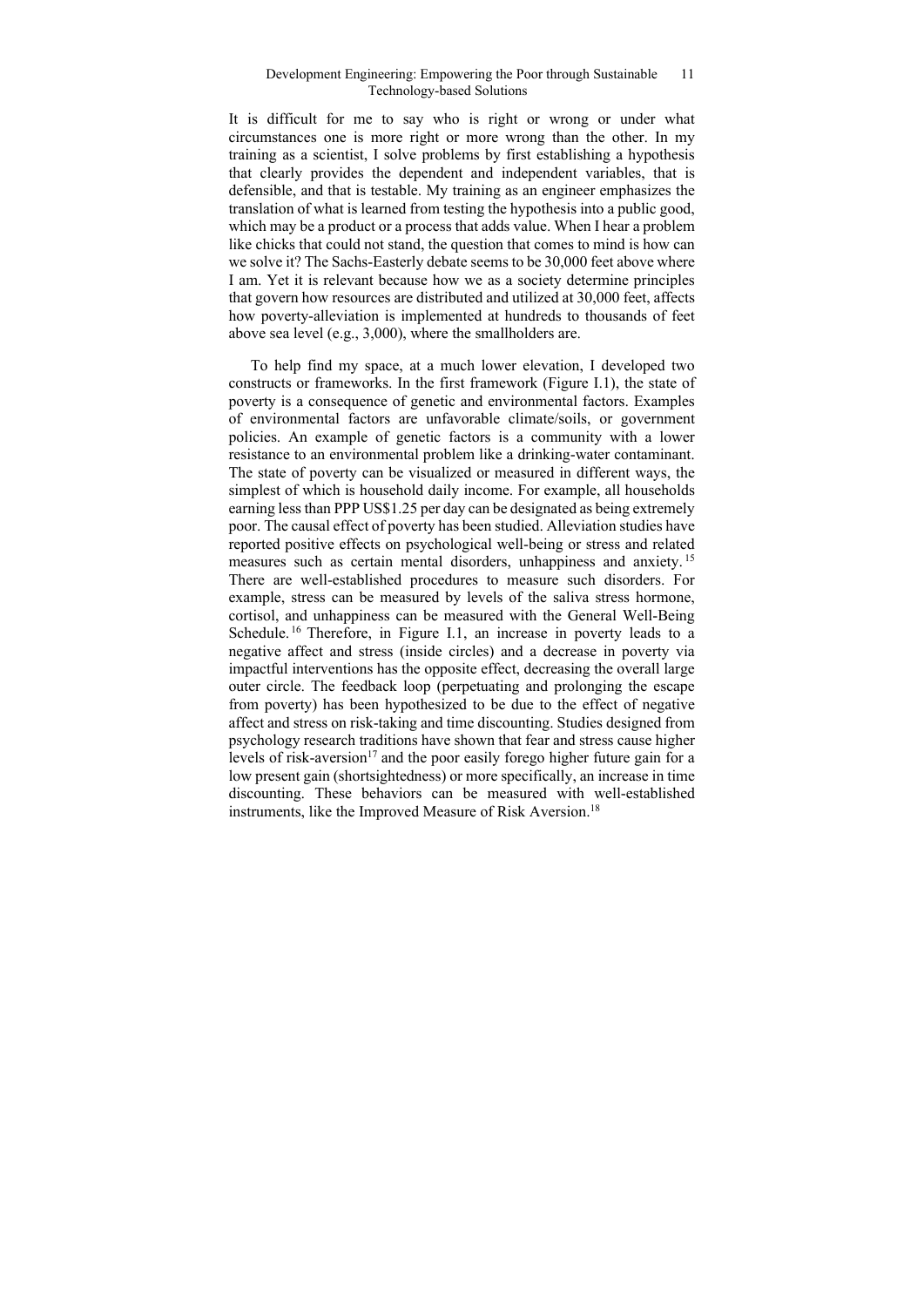

Figure I.1. The framework for a better understanding of poverty with respect to its causes, resulting behavior among the poor, and interventions. As shown, the state of poverty is a consequence of genetic and environmental factors. The state of poverty (the size of the circle) can be visualized or measured in different ways, including daily income and/or negative affective states (small circles inside the big circle). The meaning of the negative sign from the technological/value chain interventions arrow is a reduction in the circle size (poverty reduction). However, this is counterweighted by the positive sign with the opposite effect because of two characteristics resulting from being poor, such as shortsightedness. Question marks in the framework signify that: while many studies have conclusively shown these causal relationships, some of these studies have been conducted in the "laboratory" and a few field studies have not succeeded in establishing the suggested causality, calling for continued field study. Adapted with permission from William S. Kisaalita, "On the diffusion of solutions for alleviating poverty," *Resource–Engineering and Technology for a Sustainable World* 24(4): 20-21, July/August 2017. Reprinted with the permission of ASABE.

I have characterized intervention strategies as either technology-based or value chain-based or a combination. For example, introducing a high yielding rice variety for highlands 19 can be considered a technological intervention, while building a new network of local buyers and export markets for an existing agricultural commodity can be considered as value chain-based.20 It is possible that poor women smallholder farmers' income can only be increased if the two approaches are implemented simultaneously,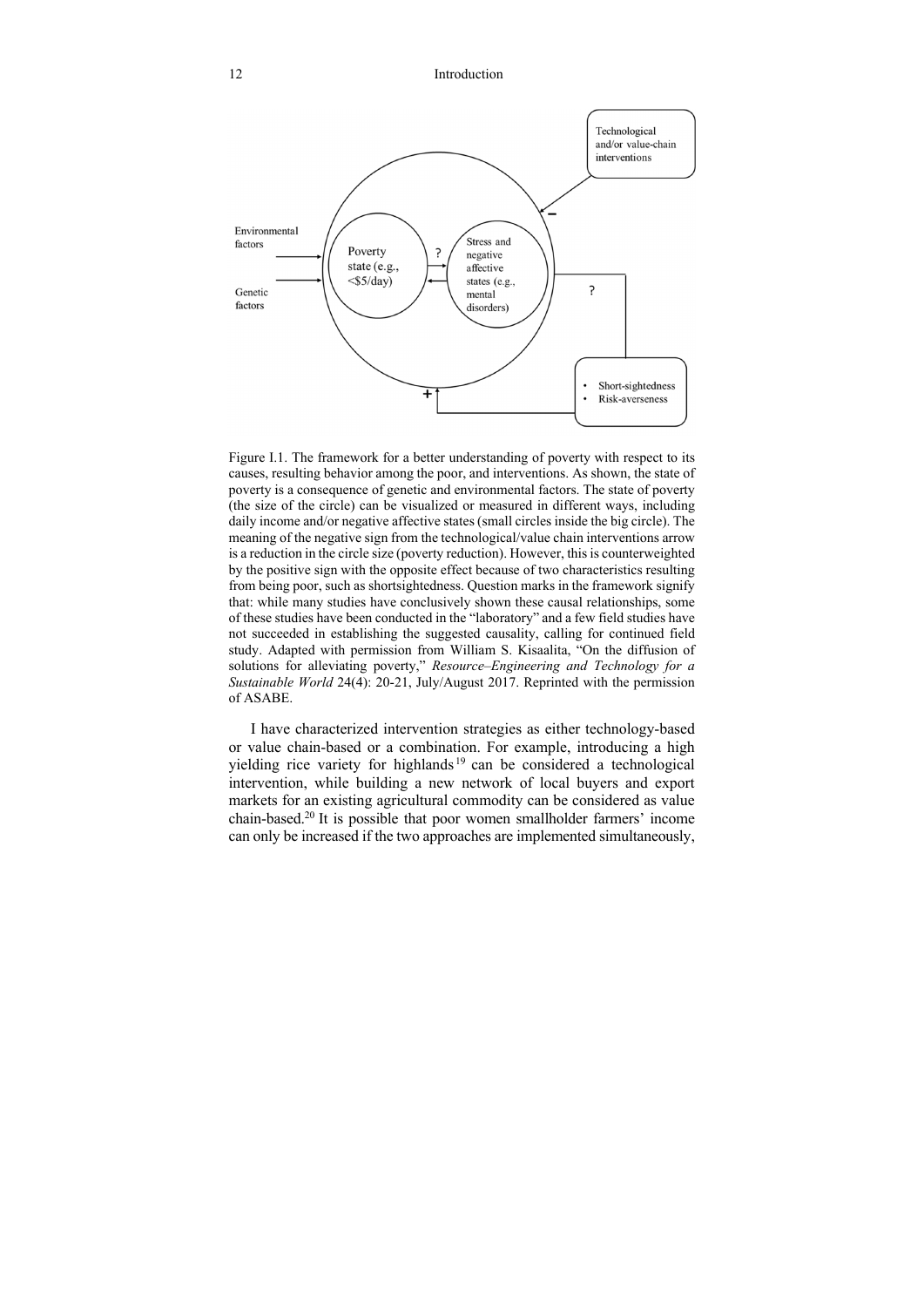which can be viewed as a combination of the two strategies. I include the question marks in the framework to signify that while many studies have conclusively shown these causal relationships, some of these studies have been conducted in the "laboratory." Few field studies have not succeeded in establishing the suggested causality, calling for continued field study.<sup>21</sup>

In the second framework, the success or failure of science/engineeringdriven solutions in developing economies can be represented by a fourquadrant figure (Figure I.2). The inspiration for Figure I.2 came from the quadrant model of scientific research by Stokes.<sup>22</sup> The vertical axis represents STEM (Science, Technology, Engineering and Mathematics) complexity behind the solution. Another way of characterizing widespread use is when the solution units in use are above the "tipping point"–which I will discuss in detail in Chapter 10. Briefly, a tipping point is that moment when a critical mass is reached, beyond which the increase in uptake is exponential. The horizontal axis represents the extent to which the solution has succeeded in the market place (achieving the innovation designation) or its widespread use (diffusion). In E. M. Rogers' "Diffusion of Innovations,"23 diffusion or widespread use is the process in which a solution is communicated through certain channels over time among members of a social system. The presentation in Figure I.2 uses quadrants for simplicity, but the scales are continuous. For example, even within a quadrant there are differences between the STEM complexity at the bottom and top of the quadrant. Technology examples are added to convey the meaning of the quadrants. The top-right quadrant is designated as the mobile phone quadrant. Over half of the people in developing or poor countries use mobile (cell) phones.24 The World Bank estimates that the region's wireless phone market is the fastest growing in the world. The mobile phone market is growing, mainly due to peoples' desire to increase productivity, even in places where there is unreliable electricity, little portable water, poor schools, inadequate roads, and food and energy insecurity.

In the bottom-right quadrant are innovations–solutions that have succeeded in the market place, but whose origination did not require a high level of STEM. A characteristic example is artificial insemination (AI), with an emphasis on the genetic improvement of dairy cattle. Old Arabian documents of around 1322 AD indicate that an Arab Chieftain, who wanted to mate his prized mare to an outstanding stallion owned by an enemy, introduced a wand of cotton into the mare's reproductive track. The Chieftain used the wand of cotton to excite the stallion sexually, causing it to ejaculate. The semen introduced into the mare resulted in conception.25 Although the development of the AI industry as we know it today has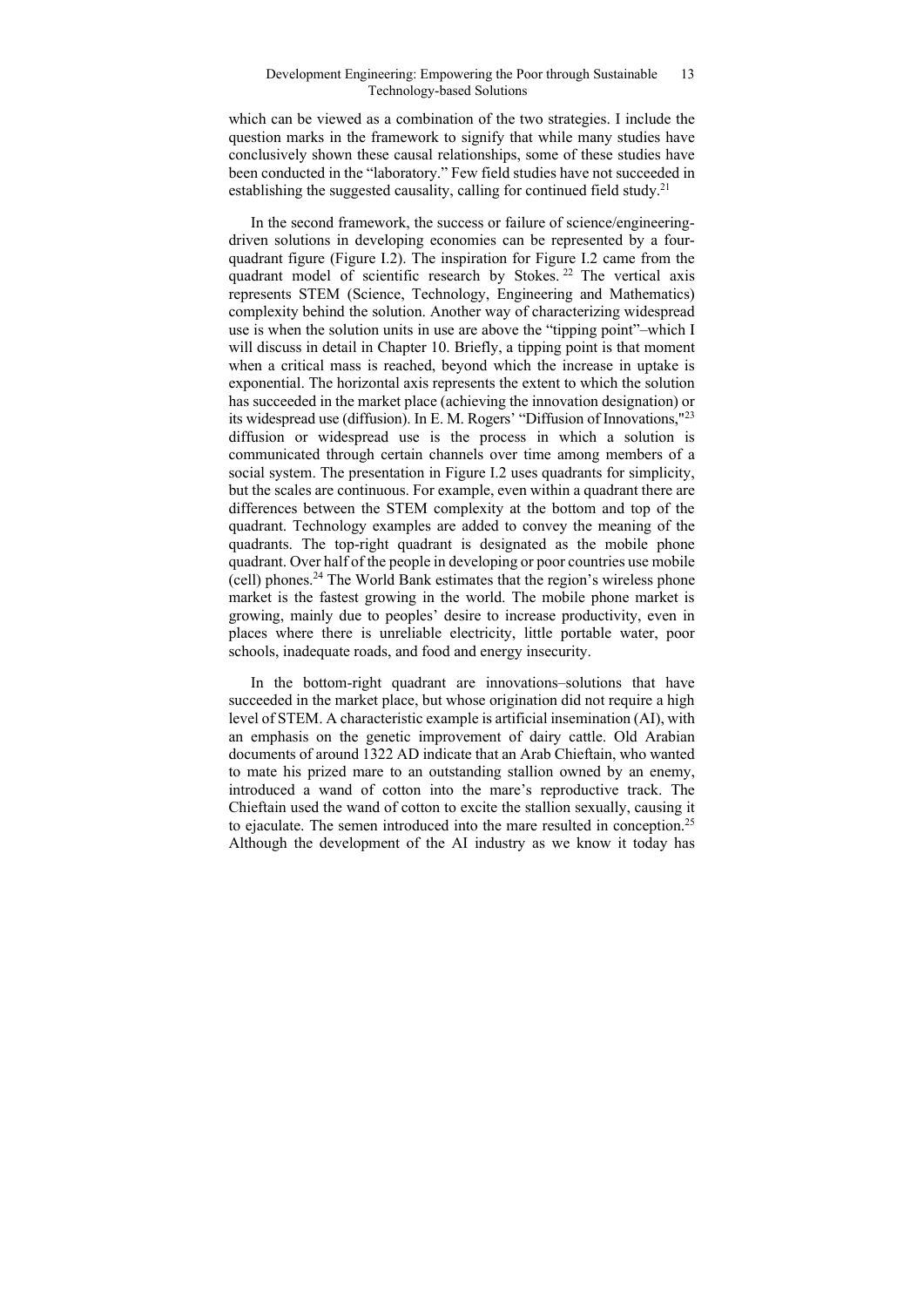required more STEM in areas of male management and semen collection, evaluation, preservation, and insemination,  $26$  the STEM involved was not high enough to place the innovation in the top-right quadrant. Another example that fits into the bottom-right quadrant is fighting iron and iodine deficiency with salt double-labeled with both iron and iodine.<sup>27</sup>



## **Diffusion of Innovations**

Figure I.2. Quadrants of spread of solution/innovation that are developed with the help or use of STEM (science, technology, engineering and mathematics). A solution/innovation example is provided for each quadrant to illustrate meaning. Adapted with permission from William S. Kisaalita, "Perspectives on context, design teams and diffusion of technological innovations in low-resource settings," *Technology in Society* 46: 58-62, 2016.

The criteria that separate the top from the bottom quadrants is STEM training and the skills of solution-developers. In the top quadrants are solution-developers with a STEM college education all the way to the doctoral degree level and in the bottom are others with lesser STEM training and skills. In the left quadrants are those solutions that have either failed in the field or require a subsidy for their continued market presence, whereas in the right quadrants are solutions that have become innovations; they are in widespread use or scaled in multiple countries or regions. A characteristic example in the top-left quadrant is using food technology to enhance the nutritional quality of food.<sup>28</sup> Another example is GM crops,<sup>29</sup> which require complex STEM skills and many years of training to establish. Unfortunately,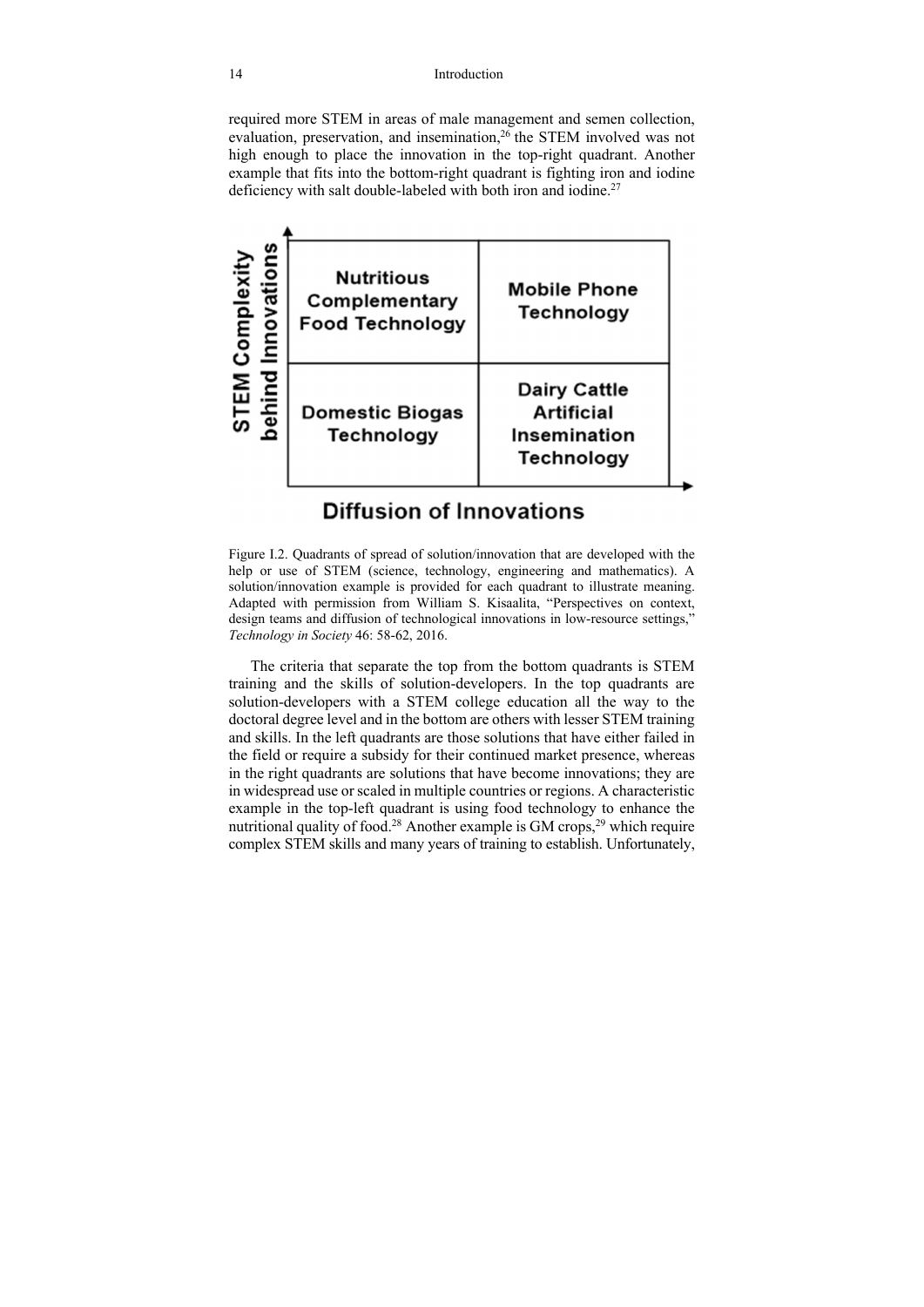despite the promise they represent for African smallholder farmers, at the time of writing, there is limited acceptance. South Africa remains the only country in Africa that has engaged in the widespread planting of GM crops.30

In the bottom-left quadrant are solutions based on simple STEM with no or low uptake. Some of these solutions may need more STEM knowledge and skill (e.g., moving to the top-left) before widespread use (moving to the right) can be achieved. This is the point where the seamless integration of undergraduate and graduate education occurs. For some solutions in the bottom-left quadrant that have potential for widespread use, transition from a project to a business to achieve widespread use is typically needed. However, the business model (how the business is operated to capture value for the owners) may be wrong. The location may be wrong. The choice of customers to start with may be wrong. All of these lead to a lack of widespread use. Domestic biogas use in sub-Saharan Africa is a well-known technology in this category.31

 Framing science/engineering- or technology-driven solutions or innovations as presented in Figure I.2 is a way to convey two things. First, visualization of how to integrate undergraduate and graduate education, and second, visualization of how to integrate design- and inquiry-/researchbased approaches in solution generation and transition to innovation or widespread use. The framework also makes it easier to ask fundamental questions that are important in generating knowledge in the developmenttechnology nexus. For example, questions like, what are the underlying drivers for technology adoption in low-resource settings, what are the characteristics of the environment and solutions that promote a short path to widespread use?

How does the framework help me in coming to terms with where I stand in the Sachs-Easterly debate? To answer this question, I closely examined the lessons learned that are presented in the thirteen chapters that follow. If Sachs and Easterly are on opposite ends of the spectrum, then where I am depends on the problem. To illustrate the lack of a concrete position, I advocate not giving, but selling, in Chapter 11, which would align me closer to Easterly. However, I do not advocate leaving the smallholders completely to the whims of the market place. They are typically not in a position to pay, as they live on a hand-to-mouth basis. However, when we structure the business model for them to pay back in kind, my position shifts in Sachs' direction. A possible criticism of how I am relying on the framework is that I am thinking at the 3,000-feet level, about a concrete problem, and not